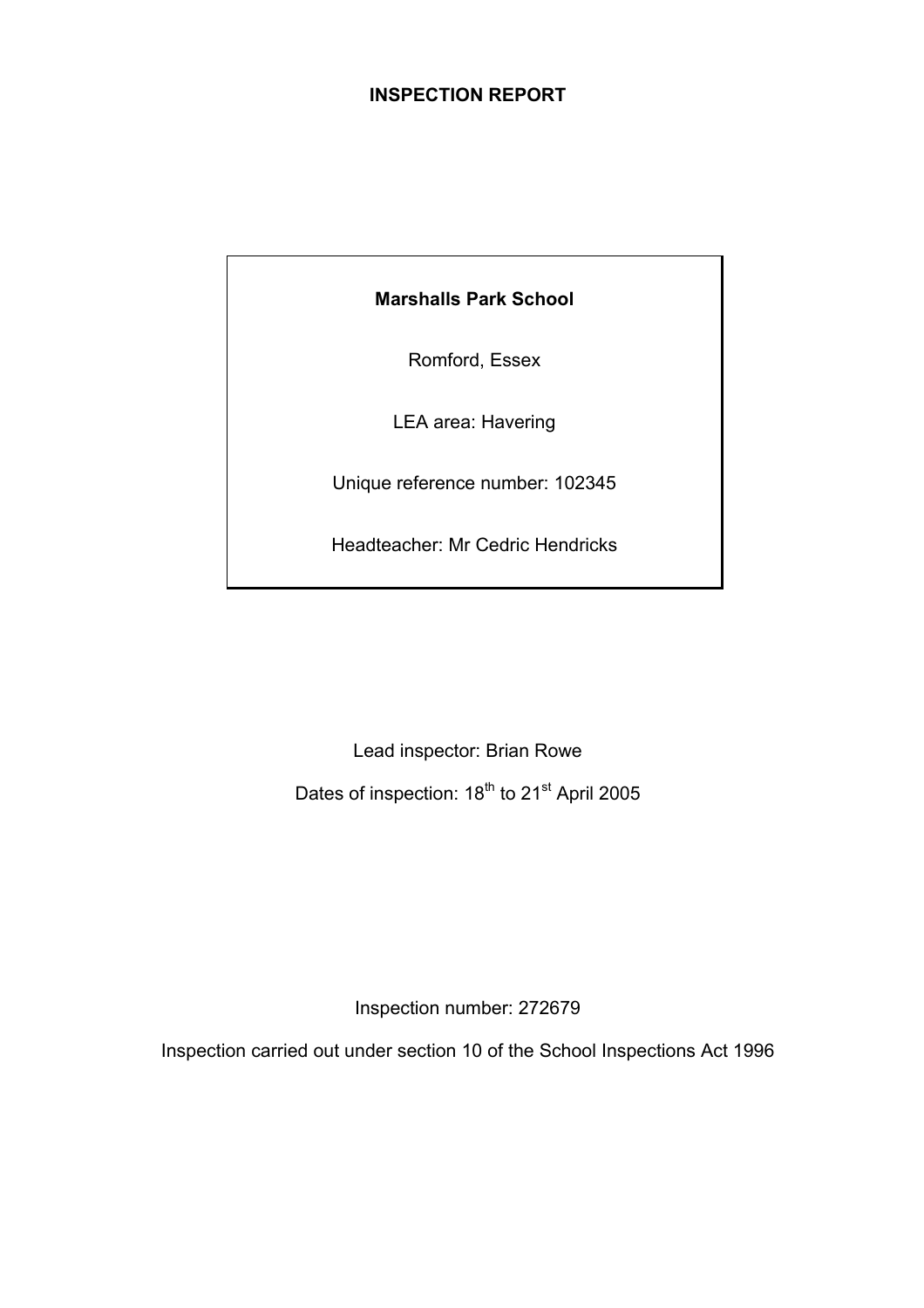# © Crown copyright 2005

This report may be reproduced in whole or in part for non-commercial educational purposes, provided that all extracts quoted are reproduced verbatim without adaptation and on condition that the source and date thereof are stated.

Further copies of this report are obtainable from the school. Under the School Inspections Act 1996, the school must provide a copy of this report and/or its summary free of charge to certain categories of people. A charge not exceeding the full cost of reproduction may be made for any other copies supplied.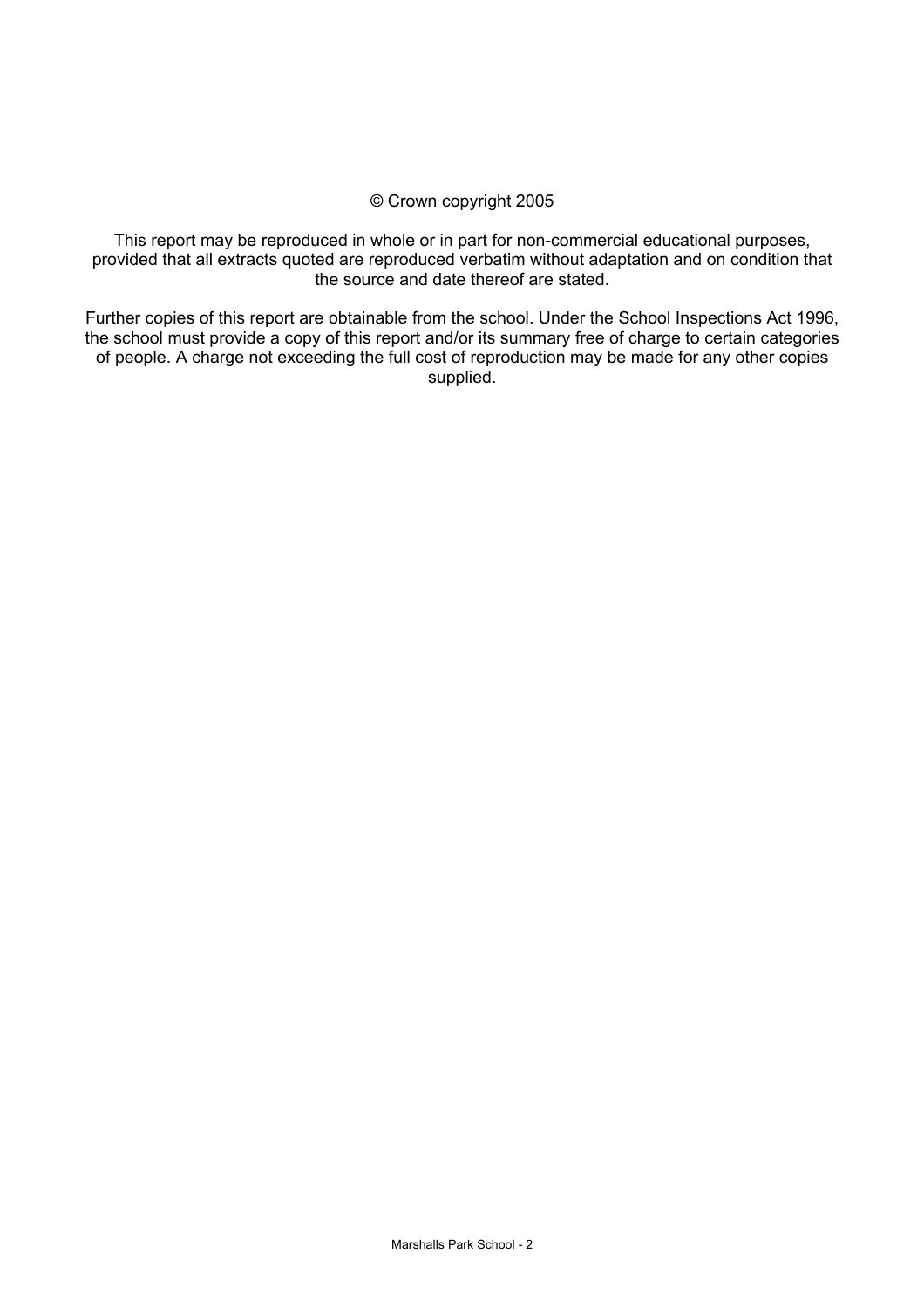# **INFORMATION ABOUT THE SCHOOL**

| Type of school:              | Comprehensive                      |
|------------------------------|------------------------------------|
| School category:             | Community                          |
| Age range of pupils:         | $11 - 16$                          |
| Gender of pupils:            | Mixed                              |
| Number on roll:              | 768                                |
| School address:              | Pettits Lane                       |
|                              | Romford                            |
|                              | Essex                              |
| Postcode:                    | RM1 4EH                            |
| Telephone number:            | 01708 724134                       |
| Fax number:                  | 01708 746021                       |
| Appropriate authority:       | Governing body                     |
| Name of chair of governors:  | <b>Councillor Geoffrey Starnes</b> |
| Date of previous inspection: | October 1999                       |

# **CHARACTERISTICS OF THE SCHOOL**

Marshalls Park is a mixed, comprehensive, community school for pupils aged 11-16, situated in Romford, Essex. The school serves the local area and is over-subscribed. Since the previous inspection the school has gained an Achievement Award for improved academic results and a Sportsmark Award. Pupils come from families that represent a wide range of economic and social backgrounds. There are currently 768 pupils on roll, making it a smaller than average sized secondary school. Nearly 5 per cent of the pupils come from minority ethnic groups, a much lower proportion than average, and one is at an early stage of learning to use the English language. There are no refugees at school and two pupils are in local care. Nine per cent of the pupils receive free school meals and this proportion is below the national average. Pupils' attainment on entry is average overall, but many have under-developed skills in literacy and numeracy. About 9 per cent of pupils have been identified as having special educational needs and this is below average. Nearly 30 have a Statement for Special Educational Needs, a proportion that is above average compared to other secondary schools. Pupils' mobility is low and few start or move away from school other than at normal times in their school career. Staff turnover is lower than in most schools, but there has been difficulty in recruiting staff for some subjects.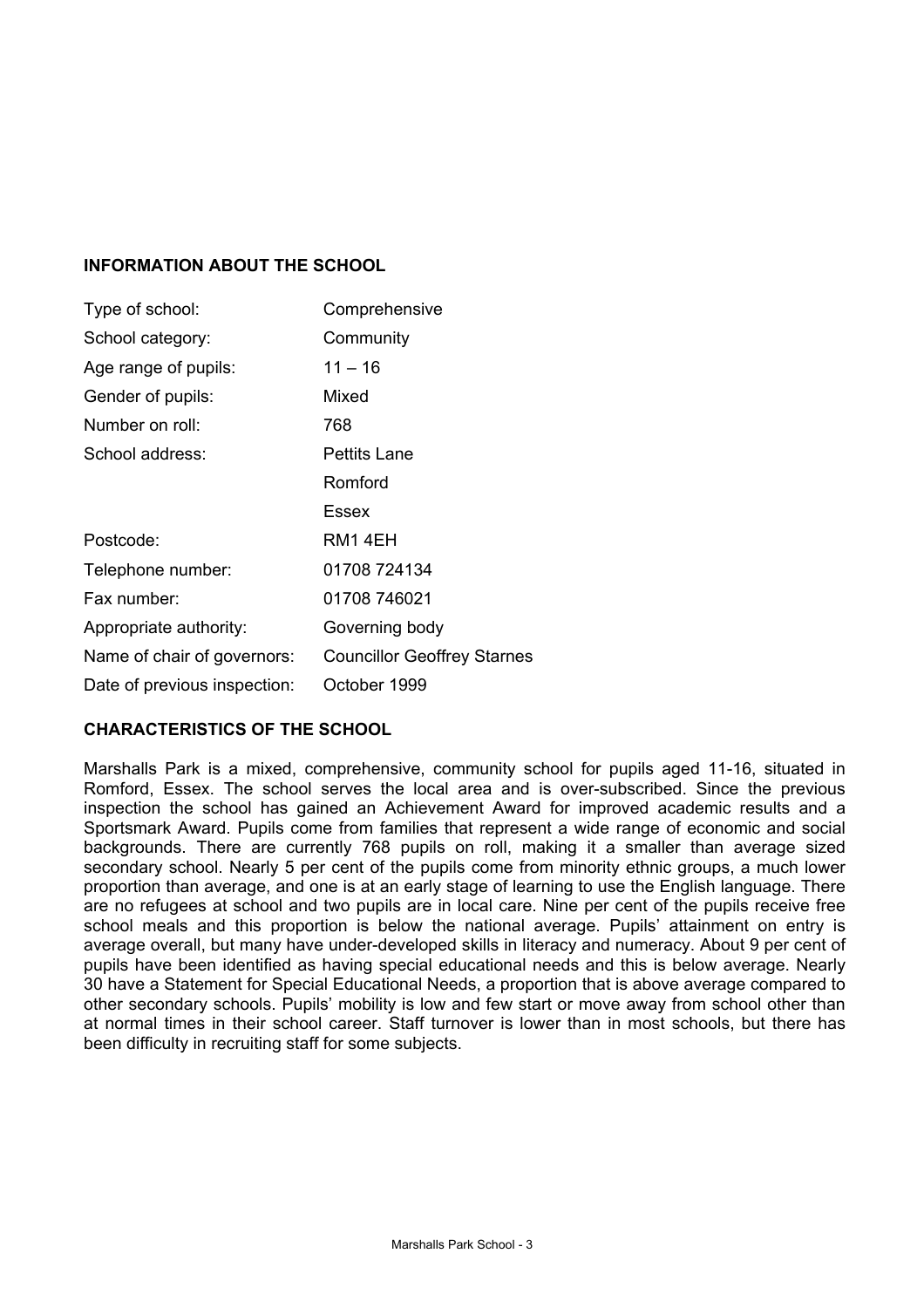# **INFORMATION ABOUT THE INSPECTION TEAM**

| Members of the inspection team |                       |                | <b>Subject responsibilities</b>          |
|--------------------------------|-----------------------|----------------|------------------------------------------|
| 1695                           | <b>Brian Rowe</b>     | Lead inspector | Special educational needs                |
|                                |                       |                | English as an additional language        |
| 19743                          | Ann Taylor            | Lay inspector  |                                          |
| 15268                          | John English          | Team inspector | <b>Mathematics</b>                       |
| 21971                          | John Glennon          | Team inspector | English                                  |
|                                |                       |                | Drama                                    |
| 31385                          | <b>Neil Gillespie</b> | Team inspector | Science                                  |
| 20787                          | Jerry Royle           | Team inspector | Information and communication technology |
|                                |                       |                | <b>Music</b>                             |
| 2866                           | <b>Robert Battey</b>  | Team inspector | Art and design                           |
|                                |                       |                | Citizenship                              |
| 3555                           | Carol Emery           | Team inspector | Design and technology                    |
|                                |                       |                | <b>Business education</b>                |
| 3755                           | <b>Trevor Hulbert</b> | Team inspector | Geography                                |
|                                |                       |                | Work-related learning                    |
| 10895                          | David Wasp            | Team inspector | History                                  |
|                                |                       |                | Religious education                      |
| 14446                          | <b>Barry Simmons</b>  | Team inspector | Physical education                       |
| 33441                          | <b>Philip Steele</b>  | Team inspector | Modern foreign languages                 |

The inspection contractor was:

 ALTECQ INSPECTIONS LTD 102 Bath Road Cheltenham **Gloucestershire** GL53 7JX

Any concerns or complaints about the inspection or the report should be made initially to the contractor. The procedures are set out in the leaflet *'Complaining about Ofsted Inspections'*, which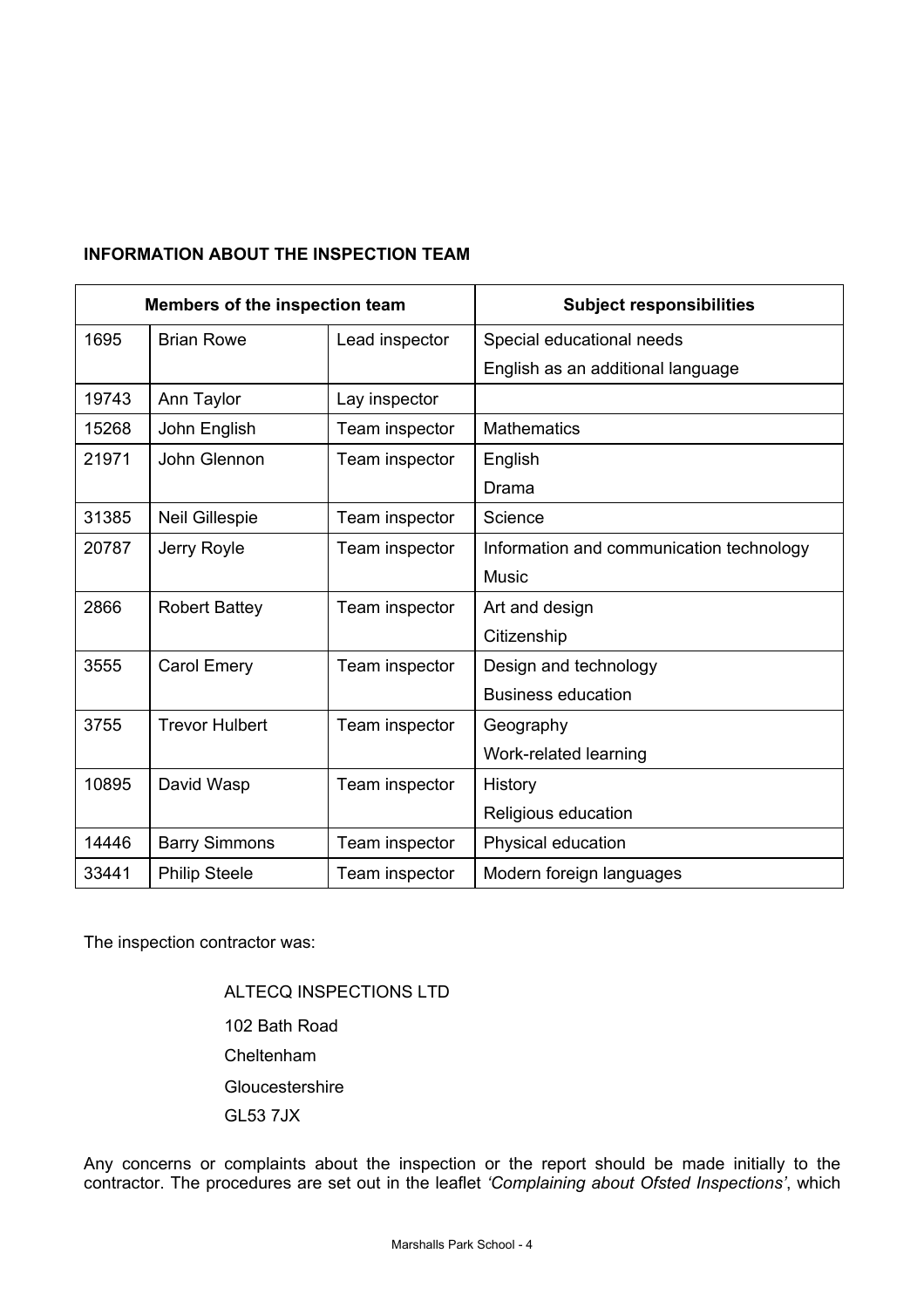is available from Ofsted Publications Centre (telephone 07002 637833) or Ofsted's website (www.ofsted.gov.uk).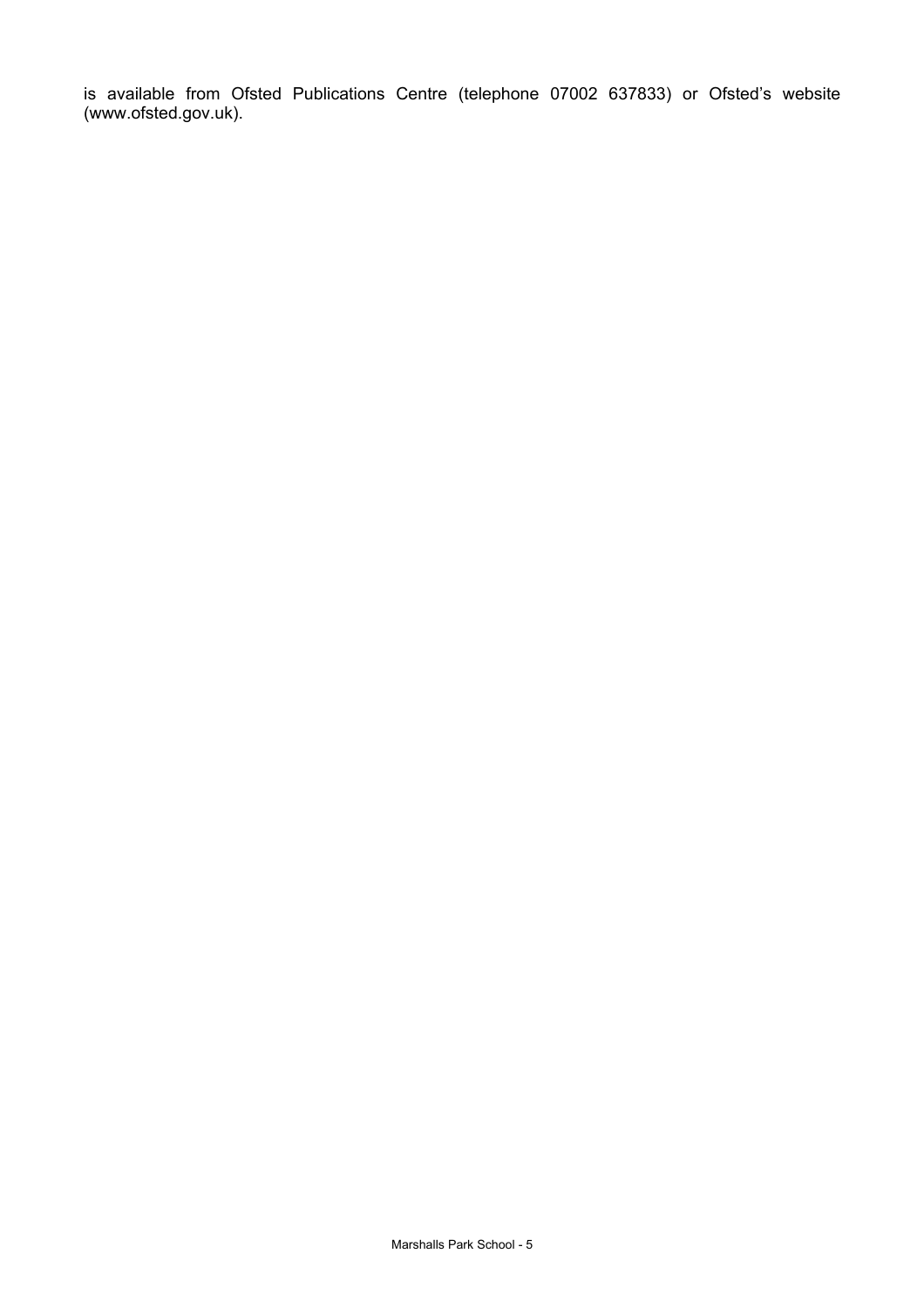# **REPORT CONTENTS**

|                                                                                                                                    | Page |
|------------------------------------------------------------------------------------------------------------------------------------|------|
| <b>PART A: SUMMARY OF THE REPORT</b>                                                                                               | 6    |
| <b>PART B: COMMENTARY ON THE MAIN INSPECTION FINDINGS</b>                                                                          |      |
| <b>STANDARDS ACHIEVED BY PUPILS</b>                                                                                                | 8    |
| Standards achieved in areas of learning, subjects and courses                                                                      |      |
| Pupils' attitudes, values and other personal qualities                                                                             |      |
| <b>QUALITY OF EDUCATION PROVIDED BY THE SCHOOL</b>                                                                                 | 11   |
| Teaching and learning<br>The curriculum<br>Care, guidance and support<br>Partnership with parents, other schools and the community |      |
| <b>LEADERSHIP AND MANAGEMENT</b>                                                                                                   | 15   |
| <b>OTHER SPECIFIED FEATURES</b> - Work-related learning                                                                            | 17   |
| <b>PART C: THE QUALITY OF EDUCATION IN SUBJECTS AND COURSES</b>                                                                    | 18   |
| <b>SUBJECTS IN KEY STAGES 3 AND 4</b>                                                                                              |      |
| <b>PART D: SUMMARY OF THE MAIN INSPECTION JUDGEMENTS</b>                                                                           | 32   |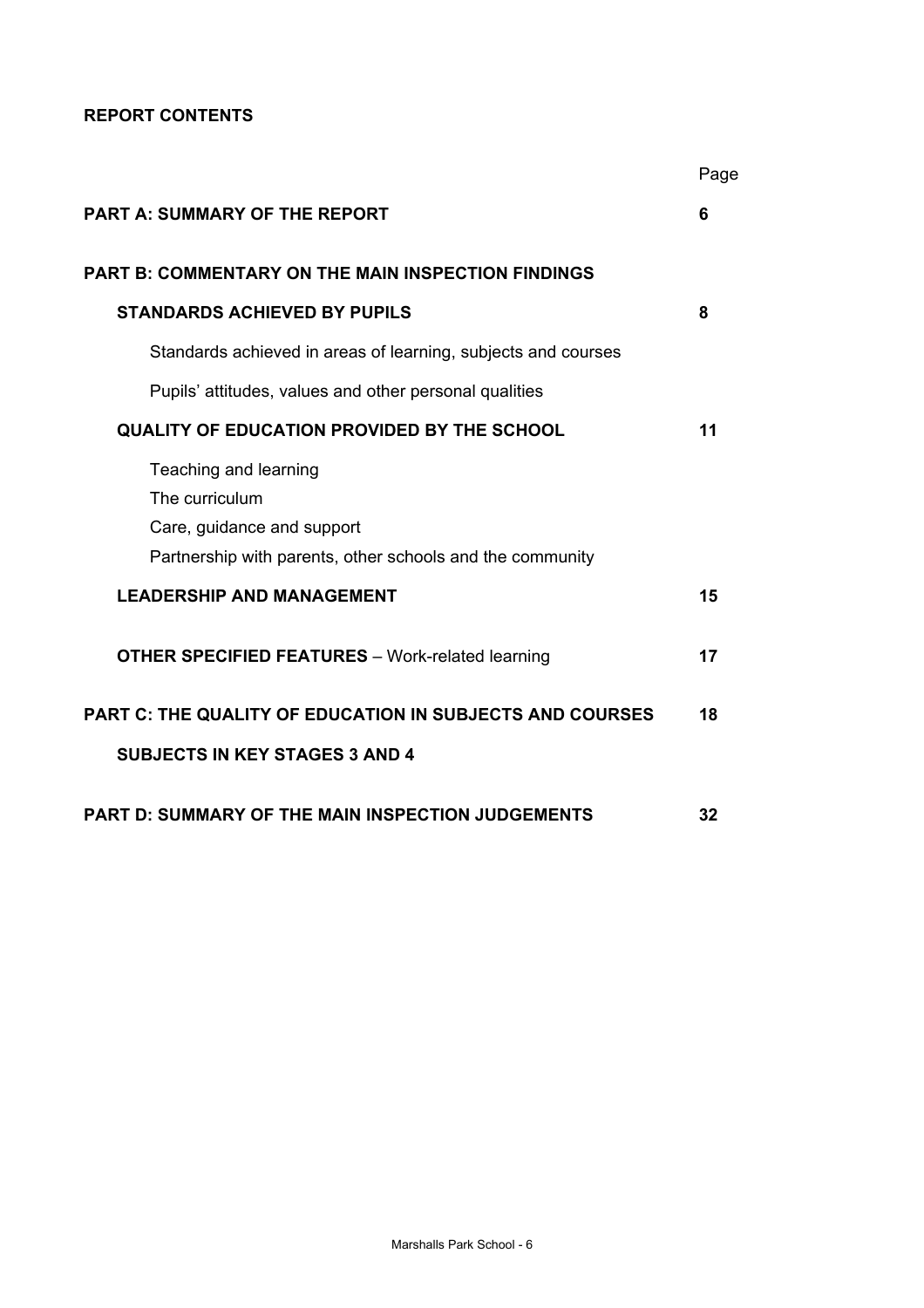# **PART A: SUMMARY OF THE REPORT**

# **OVERALL EVALUATION**

Marshalls Park is a **good** and improving school that provides **good** value for money. The headteacher, strongly supported by the senior staff, provides very good leadership. **Good**  management ensures effective teaching and learning. Standards are above average and pupils achieve **well** because of the high level of support they receive and the commitment of the teachers.

#### *The school's main strengths and weaknesses are:*

- The school has a very positive ethos, and as a result pupils feel secure, have very good attitudes to their learning, are happy and develop into mature and confident young citizens.
- The headteacher provides very good leadership and senior staff share his vision and commitment to raise standards and improve the quality of education.
- Standards are above average and pupils achieve well because of their positive attitudes to learning and the good teaching they receive.
- The quality of care and support for pupils is very good.
- The focus to develop literacy skills is insufficiently strong in some subject areas.
- Provision in geography, modern foreign languages and citizenship is unsatisfactory.
- The provision in mathematics and history is very good, and in drama it is excellent and plays a very important part in the life of the school.
- The school has very good relationships with the parents, who hold the school in very high regard.

Overall improvements since the previous inspection have been good. The issues identified in the previous inspection have been successfully addressed, apart from ensuring the provision for collective worship meets statutory requirements and reducing the rate of temporary exclusions. The priorities identified in the school's improvement plan demonstrate that the school has the capacity to continue to improve.

#### **STANDARDS ACHIEVED**

#### **Year 11 results**

| Performance compared with: |                               |      | Similar<br>schools |      |      |
|----------------------------|-------------------------------|------|--------------------|------|------|
|                            |                               | 2002 | 2003               | 2004 | 2004 |
| Year<br>11                 | <b>GCSE/GNVQ examinations</b> | C    |                    | B    |      |

*Key: A' - well above average; B– above average; C– average; D– below average; E– well below average For Year 11, similar schools are those whose pupils attained at the end of Year 9.* 

Pupils start school in Year 7 with attainment that is close to average, although a high proportion have under-developed literacy skills, especially writing. Since the previous inspection, the results from the national Year 9 tests indicate that standards have been rising in all subjects and are now above the national average in English, mathematics and science. When these results are compared with schools who have pupils with a similar prior attainment in national tests at the end of Year 6, they make good progress overall and achieve well. Results in GCSE examinations show a continual improvement over the past years and were above the national and similar school average in 2004. Pupils in Years 10 and 11 make good progress and achieve well. Throughout the school, pupils with special educational needs achieve as well as other pupils. Pupils develop satisfactory literacy and good numeracy skills as they move through the school. Their skills using computers and other technology are also satisfactory.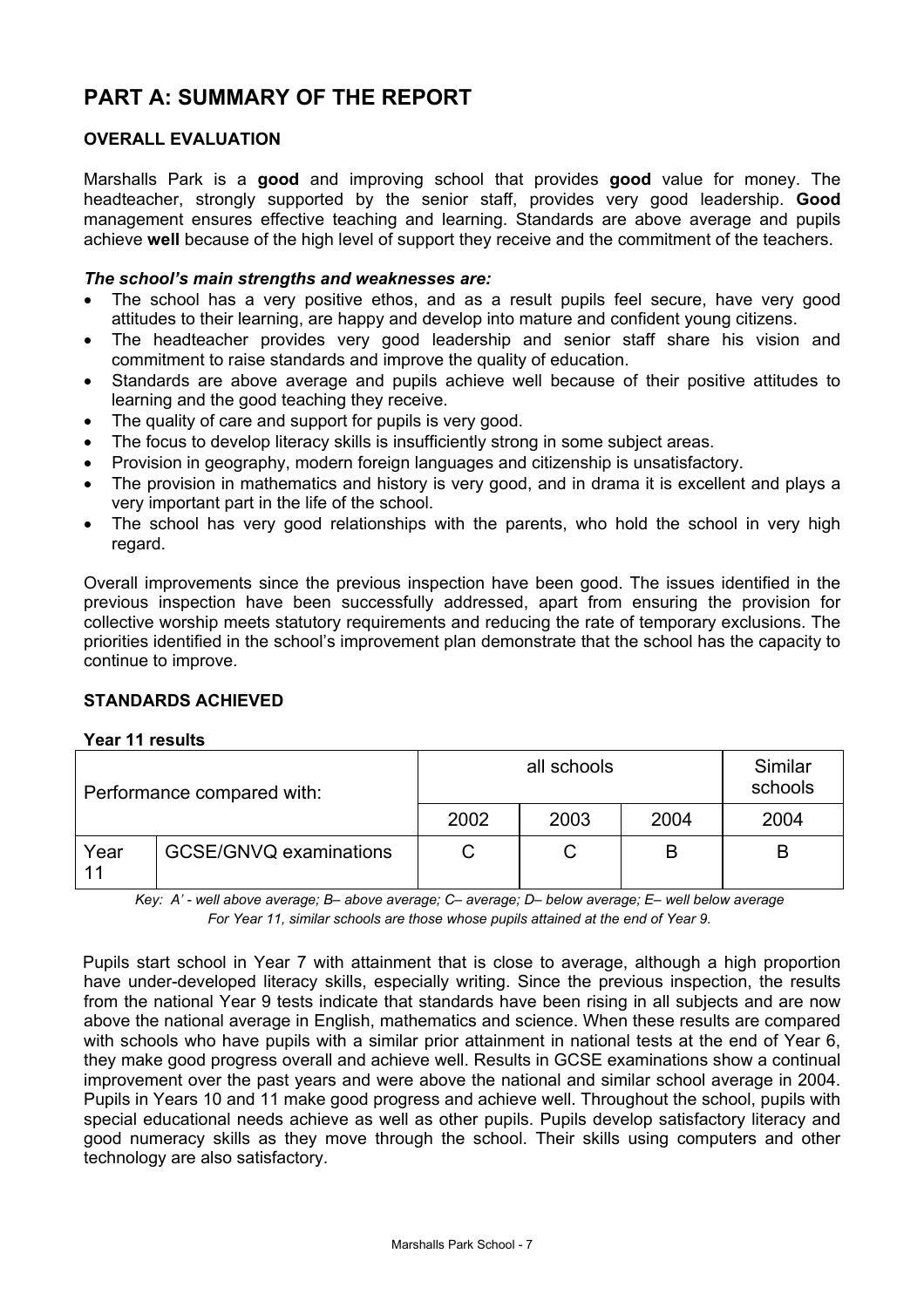Pupils' personal development, including their spiritual, moral, social and cultural development throughout the school is good. Attendance is satisfactory and punctuality is good. Students have very positive attitudes to school. They behave well and develop very positive relationships with each other and staff.

# **QUALITY OF EDUCATION**

The quality of education provided by the school is **good**. The quality of teaching, learning and assessment of pupils' work is **good** throughout the school. There are examples of very good teaching to be found in most departments. The curriculum is **good** overall, and there is a good range of opportunities for enrichment. The quality of accommodation and resources to meet the needs of the curriculum are good. Arrangements to ensure pupils' care and welfare are **good** overall. Pupils receive very **good** support, advice, and guidance. The extent of the school's involvement of pupils in its work and development is **good**. The school's relationship with parents is very **good**. Links with other schools and the community are **good**.

#### **LEADERSHIP AND MANAGEMENT**

The quality and effectiveness of governance, leadership and management throughout the school are **good**. The leadership of the headteacher is very good. There are effective management systems within the school and these have a significant impact on raising standards and expectations in school. Financial management is good. Most middle managers are committed and contribute effectively to whole-school planning and curriculum initiatives, however, the quality of subject management is unsatisfactory in geography, modern foreign languages and citizenship. The school does not meet statutory requirements for reporting on citizenship and providing daily collective worship.

#### **PARENTS' AND STUDENTS' VIEWS OF THE SCHOOL**

Parents and pupils have very positive views, and the school's image in the local community is strong. Pupils say that the school is a safe environment where everyone is respected and treated fairly. They feel that their opinions are heard, valued and acted upon. They are proud of belonging to the school.

#### **IMPROVEMENTS NEEDED**

The most important things the school should do to improve are:

- Strengthen the focus on developing literacy skills in all subjects
- Improve the provision for geography, modern foreign languages and citizenship.

and, to meet statutory requirements:

- Provide a daily act of collective worship.
- Report to parents on pupils' progress in citizenship.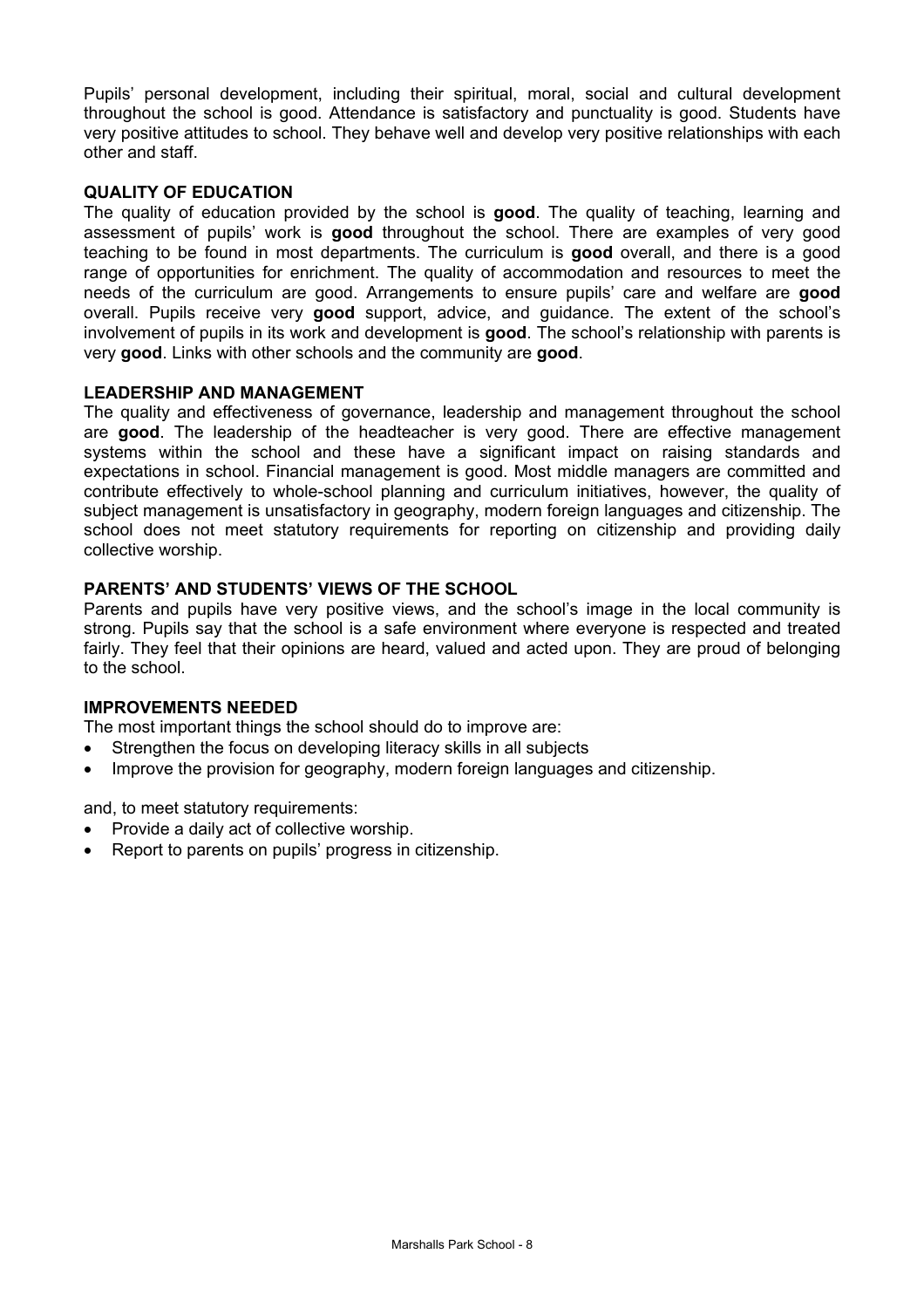# **PART B: COMMENTARY ON THE INSPECTION FINDINGS**

# **STANDARDS ACHIEVED BY PUPILS**

#### **Standards achieved in areas of learning, subjects and courses**

Since the previous inspection, the results from the national Year 9 tests indicate that standards have been rising in all subjects and are now **above** the national average in English, mathematics and science. When these results are compared with schools who have pupils with a similar prior attainment in national tests at the end of Year 6, they make good progress overall and **achieve well**. Results in GCSE examinations show a continual improvement over the past three years and were **above** national and similar school averages in 2004. Pupils in Years 10 and 11 make good progress and achieve **well**. Throughout the school, pupils with special educational needs and from ethnic minority backgrounds achieve as well as other pupils.

#### **Main strengths and weaknesses**

- In Years 7 to 9, the standards of work seen in mathematics, science and English are above average.
- Pupils do not reach their full potential in geography, French and Spanish because they are not taught the higher levels of work throughout the school.
- Standards have been rising steadily in Years 10 to 11 in most subjects over recent years.
- The GCSE results were above the national average in many subjects in 2004.
- The very good attitudes to learning in Years 10 and 11 contribute to the good achievement at GCSE by virtually all pupils.
- The achievement of pupils from Years 7 to 11 is good.

# **Commentary**

# **Years 7 – 9**

1. Pupils start school with levels of attainment that are average, but a high proportion have under-developed literacy skills. The table below indicates that by the end of Year 9 pupils reach standards that are above the national average. Standards are in line with the national average in other subjects except in geography and design and technology where it is below average. The school reviews and evaluates its performance data in detail, discussing any emerging issues with subject departments. This process has helped subject leaders to review the effectiveness of teaching and learning and has played a major part in raising standards and achievement across the whole school. The Year 9 results for 2004 represent good achievement, which is especially strong in mathematics. Pupils with special educational needs achieve well due to the very good support and guidance they receive. There is no significant difference in the achievement of boys and girls, nor the few pupils who have ethnic minority backgrounds.

# *Standards in national tests at the end of Year 9 – average point scores in 2004*

| Standards in:      | School results | <b>National results</b> |
|--------------------|----------------|-------------------------|
| English            | 34.3(32.1)     | 33.5(33.4)              |
| <b>Mathematics</b> | 37.1 (35.3)    | 35.7 (35.4)             |
| Science            | 33.8(33.2)     | 33.1(33.6)              |

*Figures in brackets are for the previous year.*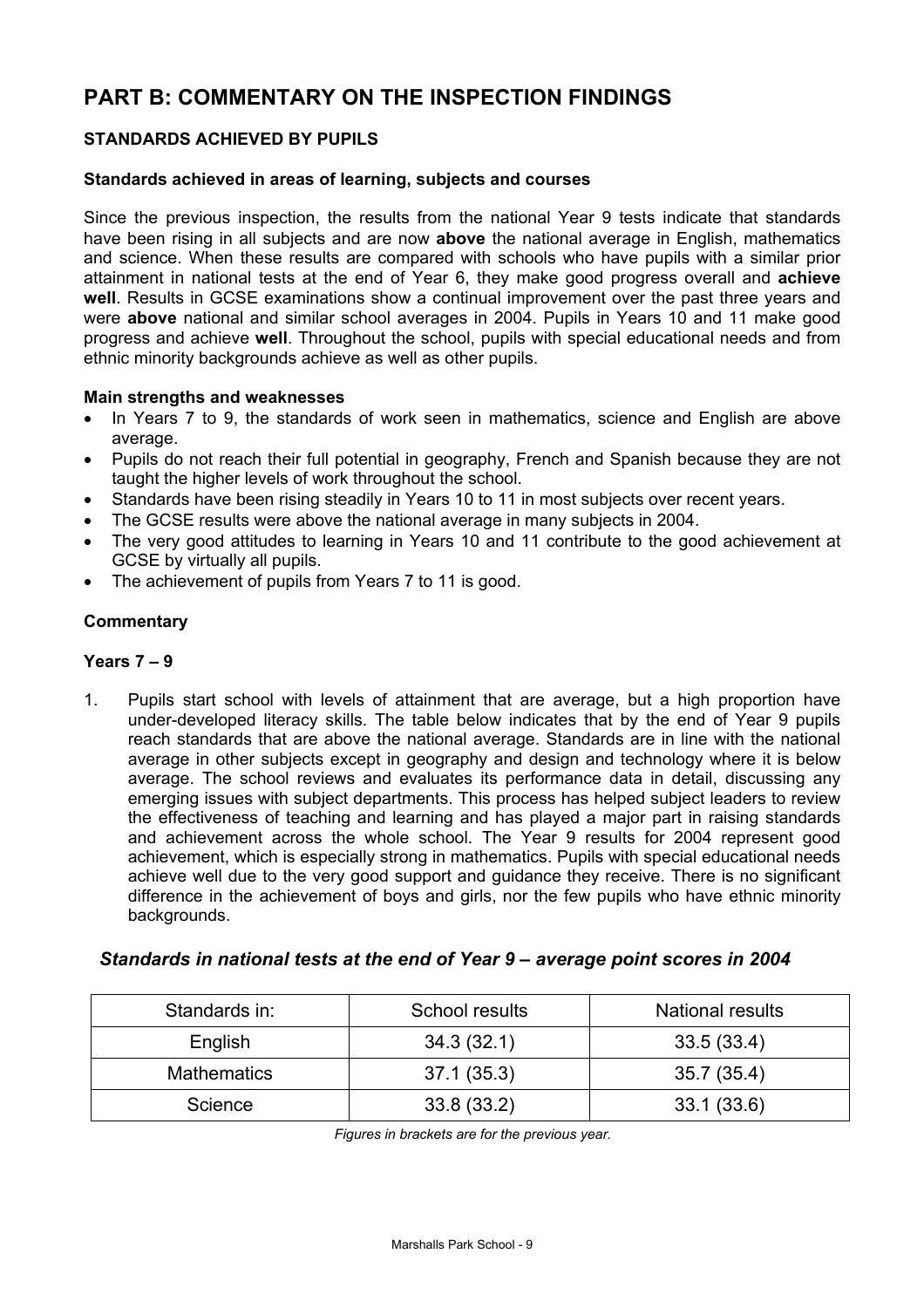# **Year 10 and 11**

2. The table below indicates that pupils reach standards that are above the national average and their achievement is good. Many pupils reach standards at or above those predicted from their end-of-Year 9 test results. However, in geography, French and Spanish pupils do not reach their full potential, as many are not sufficiently challenged. Standards of current work are above national expectations in most subjects, but in modern foreign languages, geography and business studies they are below average. Pupils make good progress in lessons due to good teaching and learning and the very positive attitudes of the pupils.

|                                                        | School results | <b>National results</b> |
|--------------------------------------------------------|----------------|-------------------------|
| Percentage of pupils gaining 5 or more A*-C<br>grades  | 65 (52)        | 52(52)                  |
| Percentage of pupils gaining 5 or more A*-G<br>grades  | 89 (87)        | 89 (89)                 |
| Percentage of pupils gaining 1 or more A*-G<br>grades  | 97 (95)        | 96 (96)                 |
| Average point score per pupil (best eight<br>subjects) | 35.1(32.4)     | 34.9(34.7)              |

# *Standards in GCSE/GNVQ examinations at the end of Year 11 in 2004*

*There were 161 pupils in the year group (91 boys, 70 girls). The percentages include the equivalent GCSE grades obtained in GNVQ assessments. Figures in brackets are for the previous year.* 

3. Pupils with special educational needs achieve well in relation to their individual targets. These may include improving their literacy, personal organisation, behaviour, and self-confidence in relating with other pupils and adults, and to new situations. In subjects and other areas of the curriculum, they achieve well. The standards attained by pupils with special educational needs are usually above those predicted by their prior attainment

# **Pupils' attitudes, values and other personal qualities**

Pupils' attitudes are **very good** and their behaviour is **good**. Their personal development**,** including their spiritual, moral, social, and cultural development, is **good** overall. The attendance rate is rising after a period of decline and is **satisfactory**. Punctuality to lessons is **good.** 

# **Main strengths and weaknesses**

- Relationships are friendly, because staff and pupils afford each other a great deal of respect.
- The headteacher has high expectations for behaviour and the moral influence in school is strong.
- Drama plays a key role in encouraging the personal development of pupils.
- Pupils enjoy their lessons and take a pride in belonging to the school.
- The school is an extremely civilised, pleasant place to be and pupils treat the well-kept buildings and grounds with respect.
- Fixed term exclusions remain high, although there have been no permanent exclusions this academic year.

# **Commentary**

4. Pupils are likeable individuals who quickly make visitors feel welcome. They are keen and interested in their lessons and have a palpable pride in belonging to the school. Relationships are warm and friendly, based upon teachers who like their pupils and want them to do well. This ethos is due to the direct influence of the headteacher. He is held in very high regard by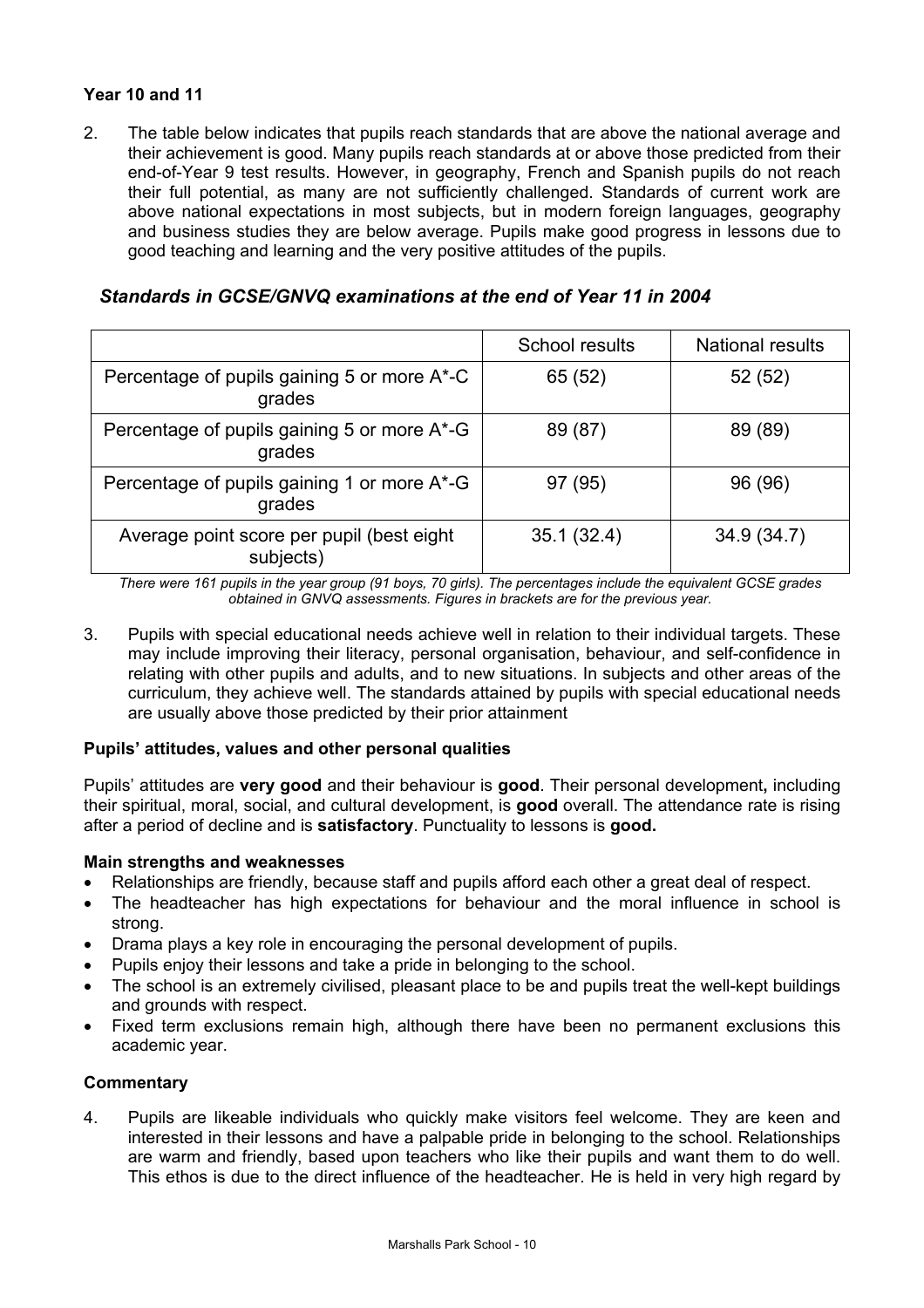pupils because he makes an effort to get to know them and because of his welcoming personality.

- 5. The buildings and pleasant grounds are treated with a great deal of respect as pupils appreciate their attractive surroundings. During conversations with pupils, inspectors noted how positive pupils are about the school and how they feel a sense of belonging.
- 6. There is a high expectation of good behaviour in school, with staff providing good role models for pupils to aspire to. The moral tone in the school is strong and provides pupils with good guidance about what is, and is not, acceptable. Drama is one of the subjects pupils really enjoy at Marshalls Park. This is because of the excellence of the drama department. It is a strong contributor to pupils' spiritual, moral, social, and cultural development. One example illustrating this was when pupils performed pieces dealing with racism, bullying, stereotyping, homophobia and the dangers of extreme political views. Performances were used as a focus for a day of promoting awareness of prejudice and discrimination for younger pupils. Drama makes a major contribution towards developing their self-confidence, especially for those who need a boost in self-esteem, and is why the social opportunities are very good. When pupils are set a challenge, they really rise to the occasion. Through individual and group efforts, they raised thousands of pounds this year towards their bid to become a specialist school in the performing arts.

# **Attendance**

# *Attendance in the latest complete reporting year (%)*

| Authorised absence |     | Unauthorised absence |  |
|--------------------|-----|----------------------|--|
| School data:       | 3.O | School data:         |  |
| National data:     | 79  | National data:       |  |

*The table gives the percentage of half days (sessions) missed through absence for the latest complete reporting year.*

7. Attendance is rising after a period of decline. Figures to date reveal the rate is just about in line with the national average. The school is developing far more rigorous procedures for checking on pupils who are away and also are improving the reward systems, having canvassed pupil opinions on current incentives. So far this academic year, holidays taken during term time have accounted for three-quarters of all absences. Pupils are punctual to lessons, despite the large site.

#### **Exclusions**

# *Ethnic background of pupils Exclusions in the last school year*

| Categories used in the Annual School<br><b>Census</b> | No of<br>pupils on<br>roll | Number of<br>fixed period<br>exclusions | <b>Number</b><br>Οf<br>permanen<br>exclusion<br>s |
|-------------------------------------------------------|----------------------------|-----------------------------------------|---------------------------------------------------|
| White - British                                       | 768                        | 160                                     | 8                                                 |
| Black or Black British - African                      | 2                          | 3                                       |                                                   |

*The table gives the number of exclusions, which may be different from the number of pupils excluded.*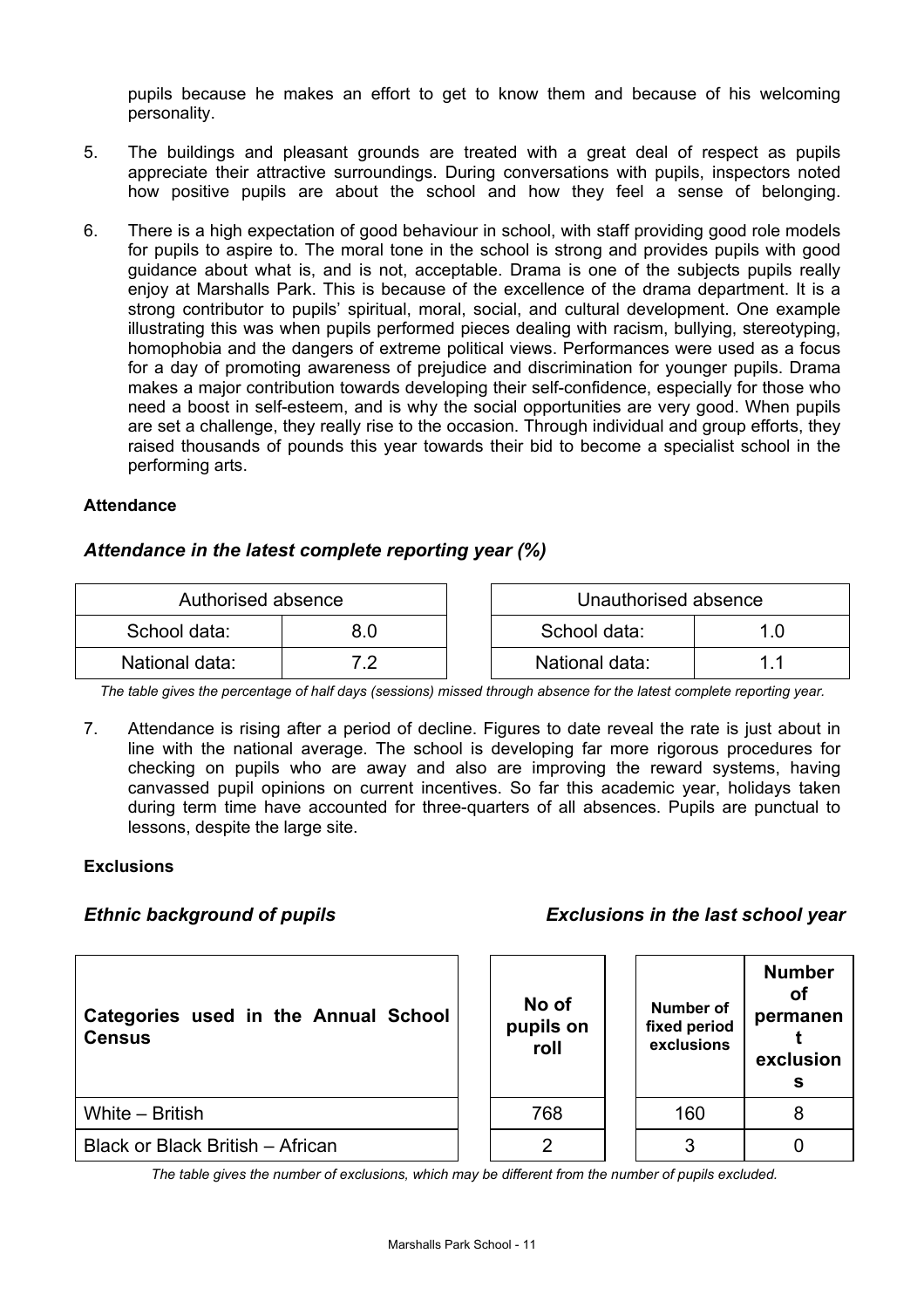- 8. Figures for temporary and permanent exclusions for the last academic year are very high, compared with other schools nationally. This was also the case during the time of the two previous inspections. There have been no permanent exclusions to date this year, however, which is a distinct improvement, compared with eight last academic year. A range of strategies employed, including work with a behaviour support teacher, mentoring, counselling and internal exclusions with heads of year are all playing their part in this improvement.
- 9. The use of temporary exclusions remains very high. The headteacher uses temporary exclusions as part of his strategy for keeping the standard of behaviour in the school high. Whilst there are a good number of behaviour and pastoral support systems in place to help pupils, transgressions such as swearing, smoking, refusal to co-operate, and fighting, receive automatic exclusions, usually for two or three days. Before this, the school will usually have been working with parents to improve their child's behaviour. The majority of pupils are only excluded once, although five pupils have been excluded for between one and two weeks, since September. The fact that there is a very positive, orderly atmosphere in the school, behaviour is good and pupils achieve well, indicates the measures, albeit controversial, are working well.

# **QUALITY OF EDUCATION PROVIDED BY THE SCHOOL**

The quality of education provided by the school is **good**. The quality of teaching, learning and assessment of pupils' work is **good** throughout the school. The curriculum is **good** overall, and there is a **good** range of opportunities for enrichment. The quality of accommodation and resources to meet the needs of the curriculum is **good**. Arrangements to ensure pupils' care and welfare are **good** overall. Pupils receive **very good** support, advice, and guidance. The extent of the school's involvement of pupils in its work and development is **good**. The school's relationship with parents is **very good**. Links with other schools and the community are **good**.

# **Teaching and learning**

The overall quality of teaching, learning and assessment of pupils' work is **good** throughout the school.

# **Main strengths and weaknesses**

- The good quality of teaching and learning ensures that pupils achieve well and make good progress in lessons.
- The effective teaching motivates pupils and promotes positive attitudes and their personal development.
- Teaching is not effective enough in modern foreign languages and geography or adequately planned in citizenship.
- Not all teachers sufficiently explain the purpose of the lesson to pupils or give them opportunities to reflect on what they have learnt.
- Some teachers do not use a wide enough range of teaching strategies.
- There is consistent very good teaching in mathematics, drama, history and religious education.

# **Commentary**

10. At the previous inspection, teaching was judged to be satisfactory. The overall quality of teaching has improved considerably, especially in Years 10 and 11. The impact of teaching on pupils' learning is good and as a result they achieve well in most subjects. Over the last few years, improving teaching has been a focus for staff development. Effective management has ensured that improvement to teaching and learning has been accomplished in many subjects and examination courses. The pupils are very positive about the school and the teaching they receive. In lessons, they are well behaved and have very positive attitudes to their work. Teachers have established very positive relationships with the pupils and this makes a substantial contribution to their learning and personal development.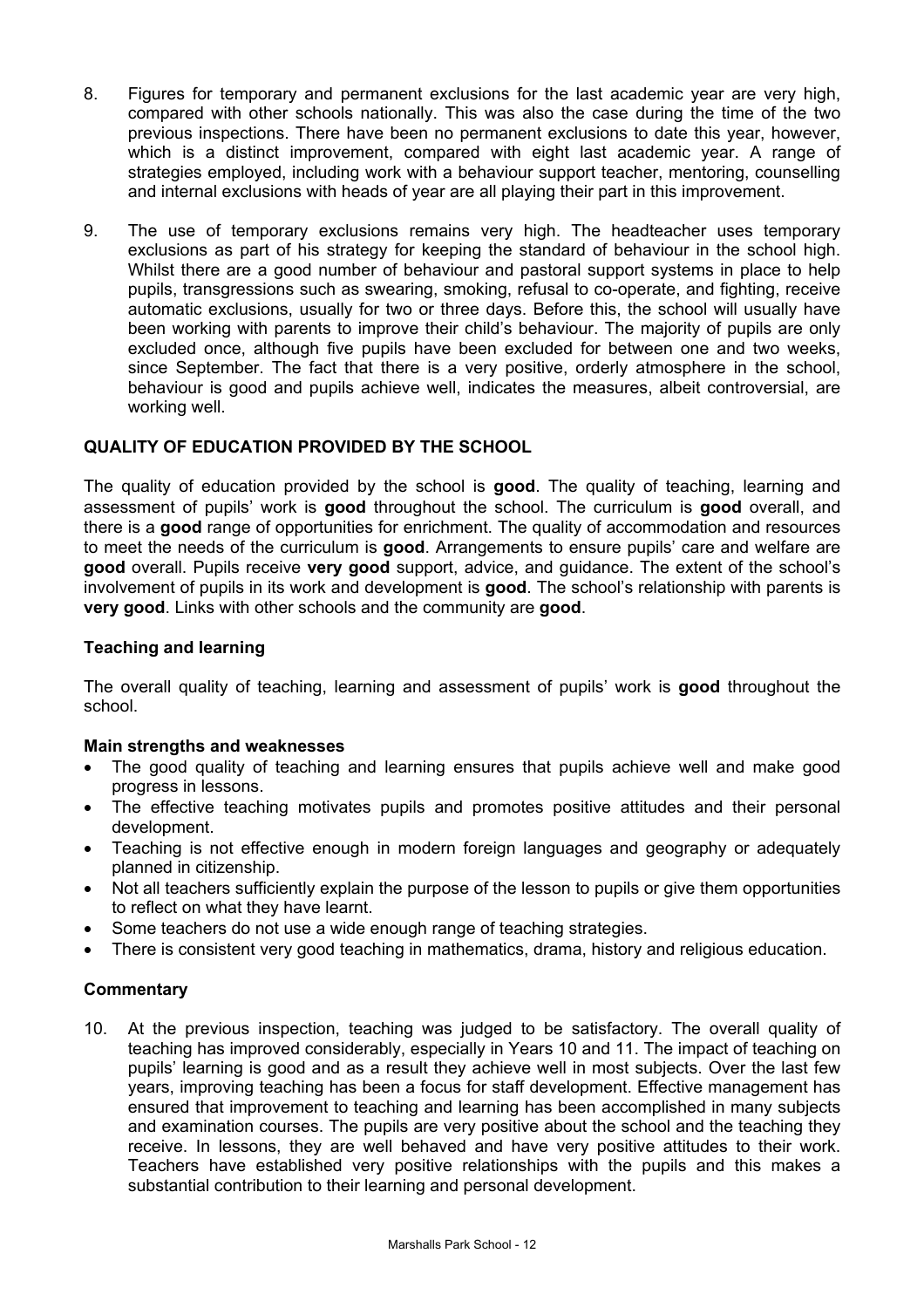|       | Excellent   Very good | Good     |          | Satisfactor   Unsatisfactor | Poor     | <b>Very Poor</b> |
|-------|-----------------------|----------|----------|-----------------------------|----------|------------------|
| 5(5%) | 28 (28%)              | 42 (42%) | 23 (23%) | 2(2%)                       | $0(0\%)$ | $0(0\%)$         |

*The table gives the number of lessons observed in each of the seven categories used to make judgements about lessons; figures in brackets show percentages where 30 or more lessons are seen.* 

- 11. The above table indicates a high proportion of good and better teaching, and a relatively low proportion of unsatisfactory lessons. Teaching is good in all years, but not all teachers share the objectives of the lesson or provide opportunities for pupils to consolidate their learning and raise standards even further. The learning was satisfactory in some lessons only because of the pupils' very positive attitudes to the school, even though the lessons lacked pace and challenge.
- 12. Despite the overall very good profile of teaching and learning, there are still aspects that need to be improved further. These are related in some lessons to insufficient planning to match work to pupils' ability. In a few lessons, teachers did not have high enough expectations of what pupils could achieve, especially the most able. In a few subjects there is insufficient internal self-review leading to strategies for improvements to teaching and learning, but in others this is a very strong feature. There is consistently very good teaching in mathematics, drama, history and religious education, but teaching and learning are less effective in modern foreign languages, geography and citizenship.
- 13. The school has good assessment procedures that are aimed at improving learning and raising standards. Pupils' performance in all subjects is tracked from their entry into school and suitable targets are set. Their National Curriculum levels are assessed each term and parents informed. Pupils' present level in each subject and their target grade are printed inside their planners, and all know how well they are doing. Thus pupils' progress is assessed very closely by senior managers with a view to ensuring that all pupils work at the highest possible standard. Concerns about pupils who fail to meet their target grades are passed to heads of year for further investigation.
- 14. Teaching for pupils with special educational needs is good. The co-ordinator provides very good support to some Year 10 and 11 pupils who follow a life skills course or take a reduced number of GCSE examinations. Some Year 7 pupils are grouped in small classes for additional focus on literacy skills and they receive good teaching. Teaching assistants give very good support to pupils with special educational needs, and in a number of subjects teachers discuss their plans with them before the lesson. They make sure pupils understand the instructions for a task so that they can work independently and make good progress.
- 15. In nearly all subjects assessment is used to help pupils to learn. Work is regularly assessed in terms of National Curriculum levels or GCSE grades so that pupils know how well they are doing. They are shown what they need to do to improve. There are particularly good systems in history and mathematics where pupils often learn by assessing their own work. In geography and modern foreign languages, however, marking is not used sufficiently well to improve learning.

# **The curriculum**

The curriculum is **good** overall, and there is a **good** range of opportunities for enrichment. The quality of accommodation and resources to meet the needs of the curriculum is **good**.

#### **Main strengths and weaknesses**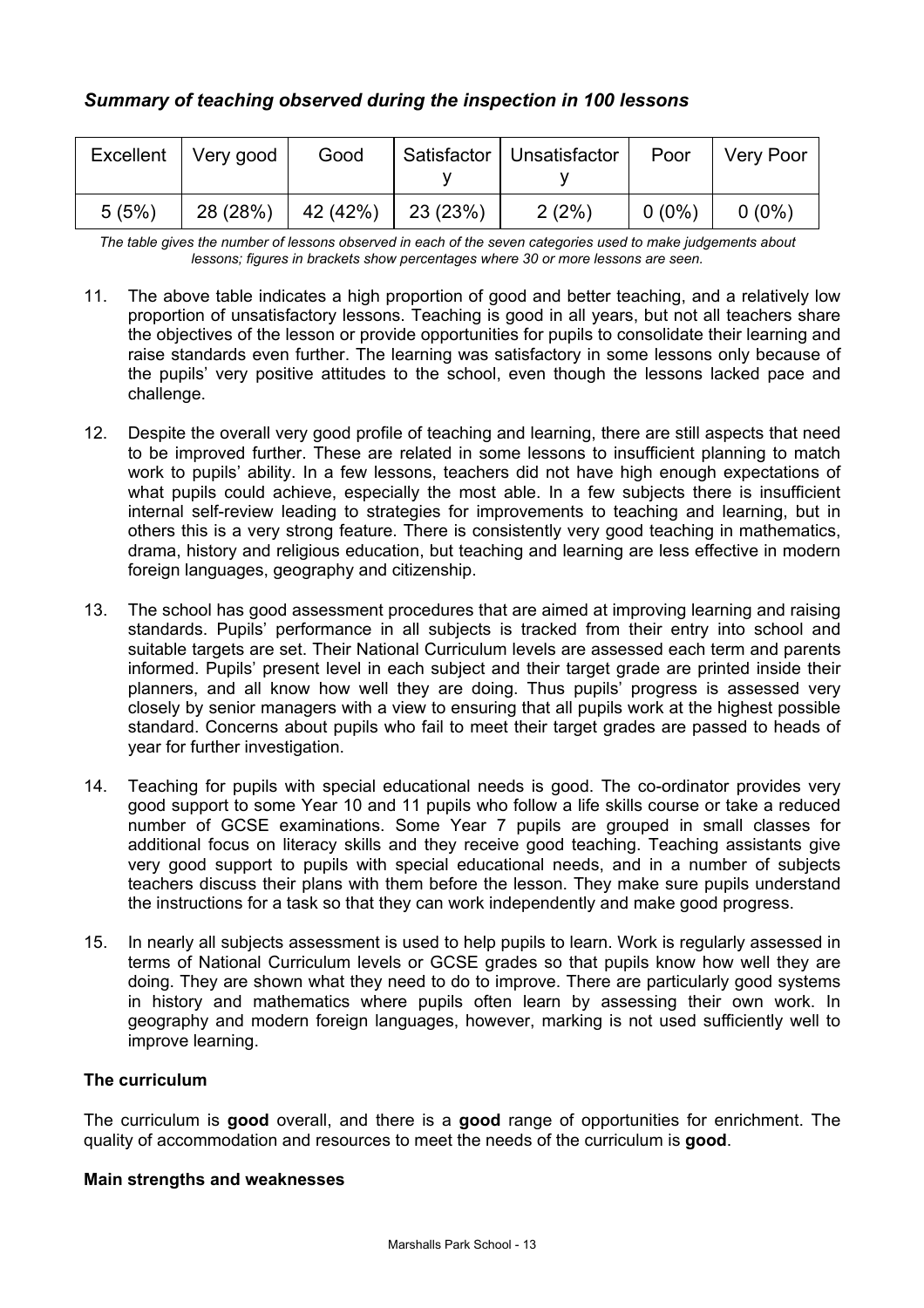- Although there are currently limited options for lower attaining pupils in Years 10 and 11, this has been well addressed for September 2005.
- There is a good range of extra-curricular clubs, visits and performances.
- The school building is a very pleasant place to work, and staffing and other resources are generally good.

#### **Commentary**

- 16. The curriculum is effective and most pupils achieve well in tests and examinations. In Years 7 to 9 there is a generous provision of time given to the core subjects of English, mathematics and science, while other subjects are given a satisfactory amount of time, with some limitations in provision for religious education and ICT. In Years 10 and 11, there is inadequate provision for religious education and the option system is too rigid to meet the needs of all the pupils. In science, too many pupils are entered for the single option subject in Year 11. However, all these deficiencies have been thoroughly addressed in the curriculum plan for September 2005. New subjects are to be introduced in Year 10, especially some new vocational options. The planned provision for the lower attaining pupils in Year 10 is much improved, and includes further courses arranged in conjunction with the local college. Overall, equality of access to the curriculum and equality of opportunity for pupils are very good.
- 17. Provision for pupils with special educational needs is good. They have full access to all subjects and areas of the curriculum, and participate fully in extra-curricular activities. In Year 7 two 'focus' groups have been formed to support the induction of pupils and provide support for developing literacy and numeracy skills. This curriculum initiative is very successful. Pupils' progress with reading is recorded, and tested at intervals. Teaching assistants are attached to subject areas so that they are knowledgeable about the topics that pupils are learning. In Years 10 and 11, pupils who would find nine GCSE subjects inappropriate may take alternative accredited courses. This curriculum provision is also very effective.
- 18. A good range of enrichment and extra-curricular activities are available for all pupils. Involvement in clubs and sporting activities is a strength and some pupils help with organising and supporting events. This makes a strong contribution to pupils' personal development and helps enhance the positive ethos in the school. There is a good range of drama and music activities. There are many opportunities both formal and informal for pupils to receive help with homework or examination revision outside lesson times.
- 19. Accommodation and resources, including staffing, are good overall. The school building is very well cared for, and wall spaces have been imaginatively used for displays and information of a visually pleasing as well as often inspiring nature. Some departments have used their spaces very well to provide an exceptionally stimulating learning environment, especially history, but art has a teaching room that is too small and this restricts learning. There are sufficient numbers of qualified teaching staff for almost all subject areas, and those with extensive experience in this school are a particular strength. There is also a strong team of non-teaching staff, including site managers, visiting specialists, technical, administrative, and classroom support staff. There has been considerable recent investment in ICT and as a result many classrooms now have interactive whiteboards that are being used to enhance teaching and learning. The library, which is well managed, has recently been provided with increased capitation and is beginning to establish a more comprehensive stock.

#### **Care, guidance and support**

Arrangements to ensure pupils' care and welfare are **good** overall. Pupils receive **very good**  support, advice, and guidance. The extent of the school's involvement of pupils in its work and development is **good**.

#### **Main strengths and weaknesses**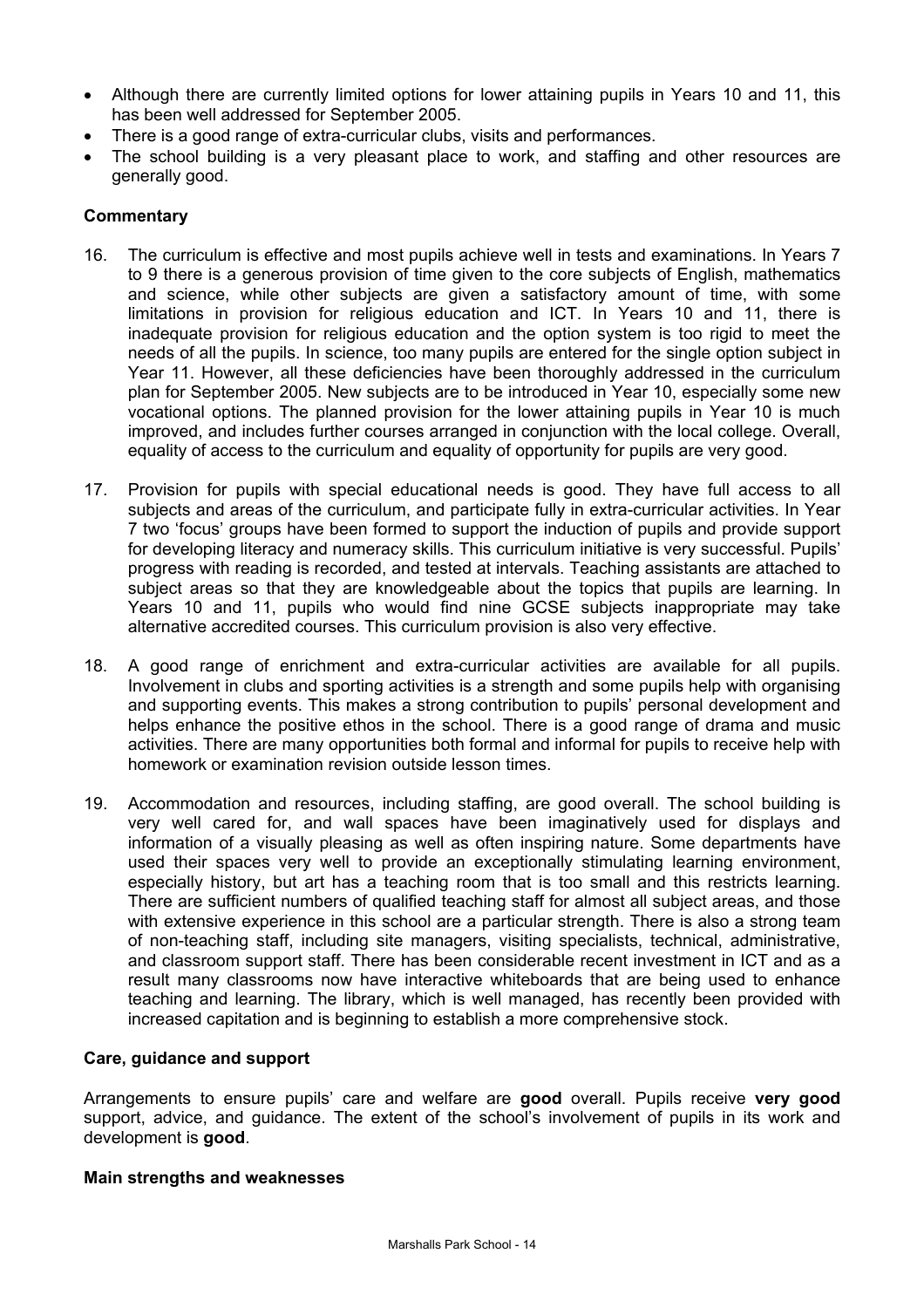- By using the philosophy of 'praising the good in each pupil', pastoral staff successfully help pupils to achieve their potential.
- There are very good systems for keeping pupils and their parents informed about how well they are progressing.
- Careers guidance is carefully thought out and pupils are well prepared to make decisions about their future.
- Year group councils leading to a whole school council help spearhead useful improvements which are benefiting pupils.

#### **Commentary**

- 20. Pupils are very well cared for because staff believe in getting to know them well. Relationships are very positive and the school pays particular attention to helping the individual child. Pastoral co-ordinators responsible for a year group carry out their duties well and all have a strong philosophy of praising the good in every pupil.
- 21. Pupils are well briefed about how they are getting on and where they need to improve. This is through a system of termly reports, which are accessible to pupils via the school intranet as well as through the usual channels of discussions with form tutors. All pupils get a miniversion of this report to put in their diary, which helps them focus on what is needed to improve. A review day in December provides another chance for pupils, parents and form tutors to meet and discuss how things are going.
- 22. Child protection procedures are well established and the school has a good number of staff trained to deal with any issues if they emerge. Many staff are taking advantage of a distance learning course organised by the National Society for Prevention of Cruelty to Children and this is good practice. Health and safety awareness is good and there are developing systems in place to check on equipment and premises.
- 23. Pupils with special educational needs receive very good care, guidance and support. In addition to the teachers and teaching assistants attached to the special educational needs department, they know that help is available from any member of staff. Pupils judge their induction to the school to be very good. Their progress and current needs are monitored and reviewed at regular meetings of the special educational needs staff. The acting special educational needs co-ordinator monitors their achievement by analysing progress made which is recorded on the school Intranet.
- 24. Pupils are well prepared to make decisions affecting their future careers. This is because the careers programme is carefully thought out and contains some innovative elements. A new programme devised between the careers co-ordinator and pastoral co-ordinators is currently being delivered, carefully adapted to contain a good balance of activities. Pupils in Years 7, 8 and 9 enjoy a successful industry day each year, involving local employers linking in with departments, for example, science and design and technology.
- 25. The school council meets termly with the headteacher and chair of governors. They succeed in making changes, such as a school radio, summer uniform and healthier food in the canteen. School councillors are good ambassadors for the school and argue their cases well. Councillors would like to meet as a full council more often than termly and feel they would be able to make more effective inroads, if this were the case. They also feel their profile in the school needs raising, as other pupils are not always aware of their work. They are capable of much more responsibility for the organisation and management of the council than they are currently given.

#### **Partnership with parents, other schools and the community**

The school's relationship with parents is **very good**. Links with other schools and the community are **good**.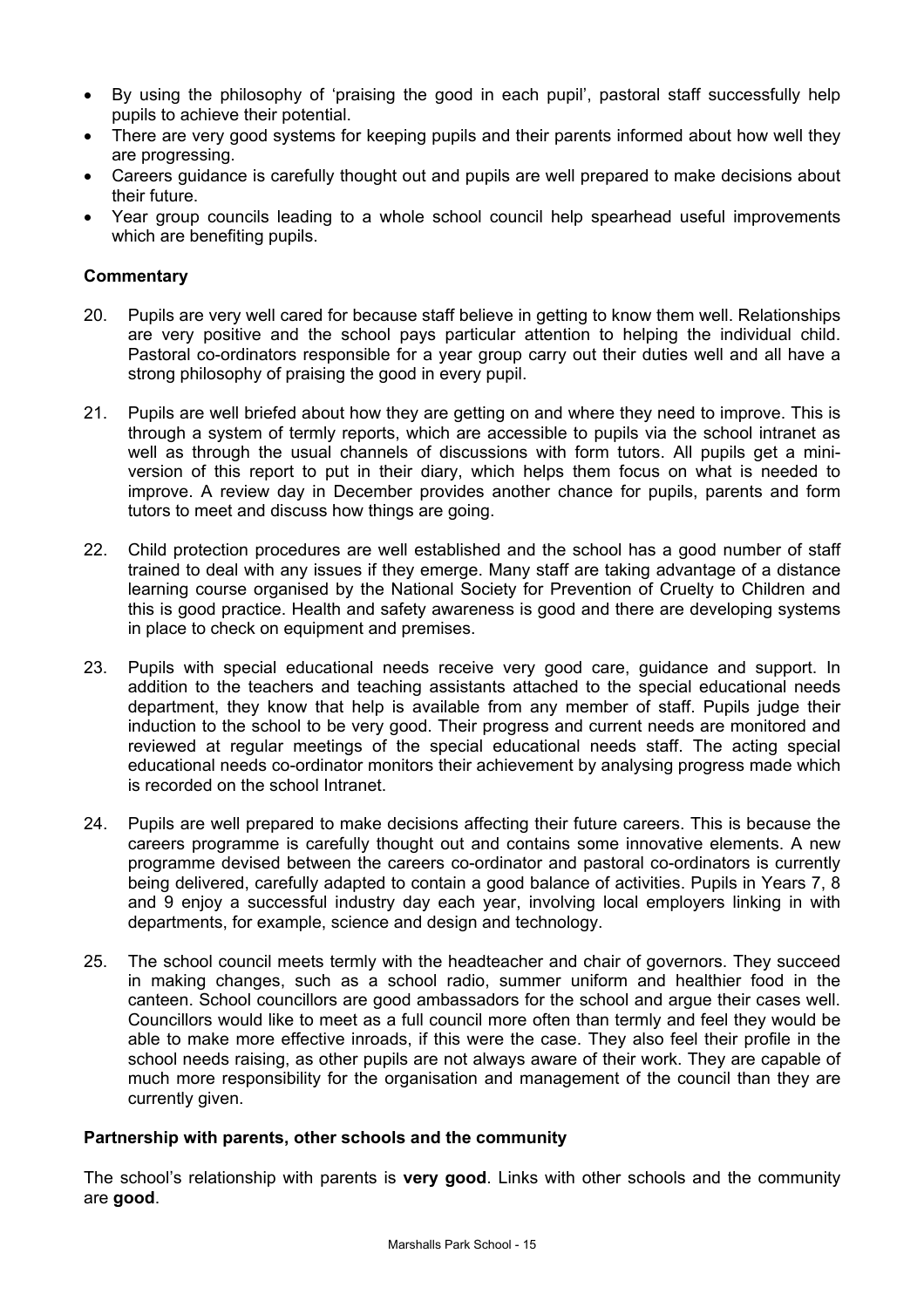#### **Main strengths and weaknesses**

- Parents are very pleased with the school and it is a very popular choice in the area.
- Parents are really welcomed and their views actively sought and acted upon.
- The parenting skills courses are a particularly good example of the school identifying a need and taking the initiative, with positive results.
- The school keep parents very well informed about how their child is progressing.
- An impressive number of parents meetings are held, giving information on a wide variety of useful topics.
- Serious concerns of Year 10 parents regarding college courses have not been dealt with as promptly as they could have been.

#### **Commentary**

- 26. Results of the school's own survey and the views expressed at the inspection parent's meeting confirmed parents' high level of satisfaction with the school. It is a popular choice in the area and heavily oversubscribed. A major reason for parents being happy with the school is because they are fully consulted, kept very well informed and actively encouraged to comment on school practice, making the whole process of education more accessible to parents.
- 27. The Parental Involvement Group (affectionately known as PIG group!) do some sterling work by looking at school practices and suggesting how they can be improved. They have suggested alterations to the homework diary, helped improve the quality of food and snacks on offer, reviewed the prospectus and discussed the behaviour and discipline policy. This kind of involvement is a particularly good example of parental involvement at its best. The school also benefits from a very active Parent Teacher Association who raise considerable sums of money each year.
- 28. One area of serious concern for a small number of Year 10 parents has been the unsatisfactory quality of off-site college courses their children have been receiving. The school have not dealt quickly enough with parents' concerns and salutary lessons have been learned, both by the school and college.
- 29. Information to parents is very good quality. They receive termly reports about how their child is progressing, in addition to a parent's evening plus a review day where they meet with the form tutor. Year 7 parents are also invited to an evening where teachers explain the result of cognitive ability tests they have conducted to help them gauge the ability levels of new pupils. This is unusual and to their credit, there are not many schools who discuss these test results with parents.
- 30. Having realised some parents need help coping with their teenager children, the school has devised its own parenting skills course, where two teachers work with small number of parents helping them learn new strategies to communicate more effectively at home. This has been a huge success and parents (and their children) speak positively about the difference it has made to their lives. This is but another strand showing the school's determination to try and involve all pupils and their parents in education at school.
- 31. The school has established good relationships with its partners in the educational and wider community. The ICT department has good links with partner primaries, who use school equipment for their weekly computer clubs. Primary schools also benefit from a Marshalls Park ICT teacher who does some outreach work with primary pupils. Links with the local Queen's Theatre are positive, and pupils benefit from training in lighting and design techniques.

#### **LEADERSHIP AND MANAGEMENT**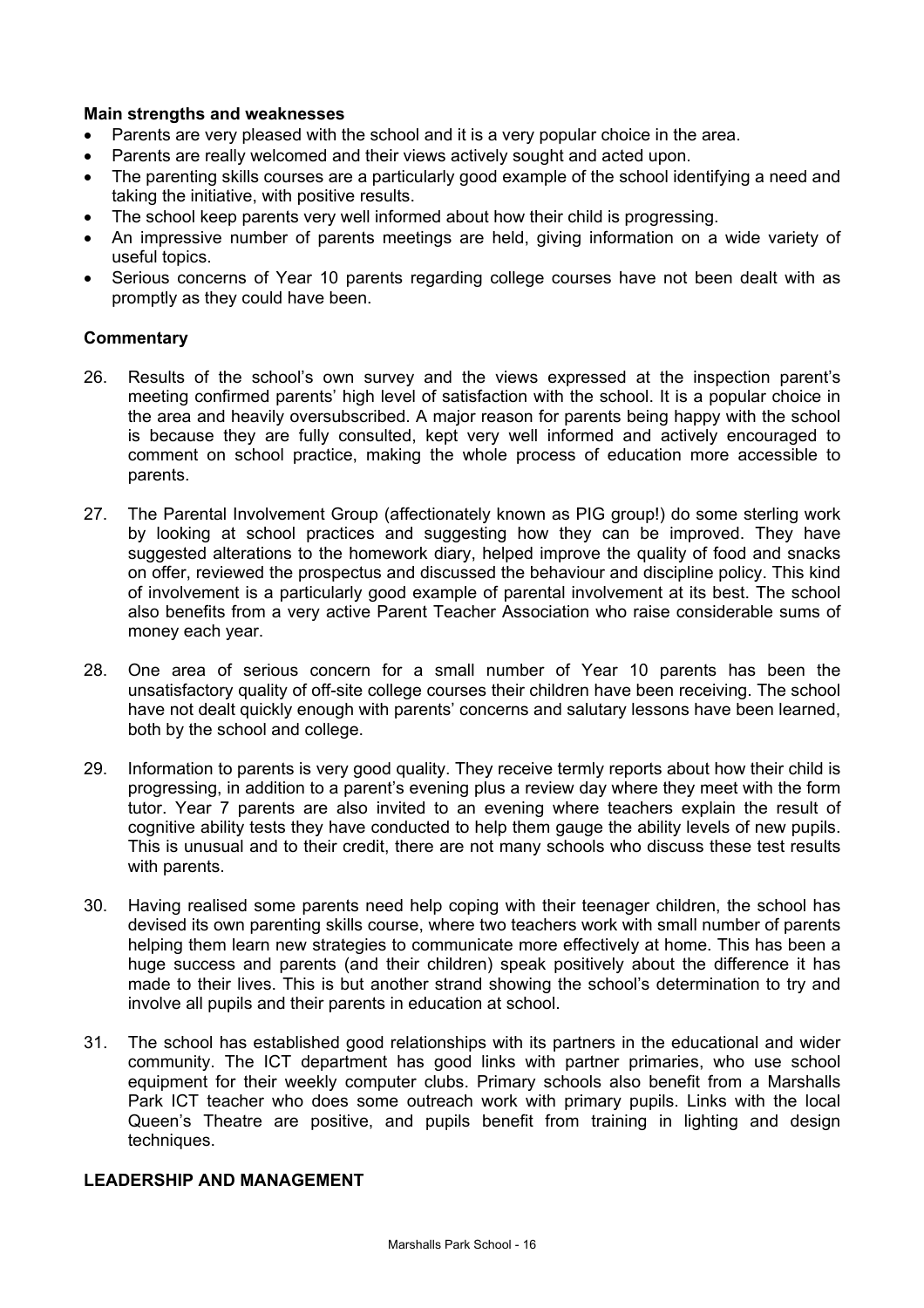The overall leadership and management of the school are **good**. The leadership of key staff and the effectiveness of management are **good** and have a significant impact on raising expectations in school. The leadership of the headteacher is **very good**. The governance of the school is **good**.

# **Main strengths and weaknesses**

- The clear vision and commitment of the headteacher inspires and motivates others.
- There is strong support from the governing body.
- Effective induction and performance management systems, linked to high quality training opportunities, are in place for all staff.
- The quality of subject management is unsatisfactory in geography, modern foreign languages and citizenship.
- Procedures for monitoring across the school lack rigour in literacy and citizenship.
- Financial management is good.
- The governors do not ensure there is daily collective worship.

- 32. The headteacher's very good leadership has been a key factor in the school's success. His clarity of vision and measured implementation of change have influenced all aspects of the school's work. Central to this vision is the commitment to raise standards that are based on valuing individuals and encouraging the potential of all pupils. With good support from other key staff he has created a climate for innovation that shows in the quality of teaching and the attitude of pupil to their studies. The headteacher attributes the school's success to all the teachers and staff working in the school, and he supports them fully in taking on new initiatives and developments that will provide pupils with the widest range of educational opportunities. Throughout the school there is a strong sense of shared purpose, which communicates itself to pupils and parents. The headteacher has a very visible presence around the school, he knows his pupils very well, and he makes himself very accessible to parents, pupils and staff. He has established a strong leadership team with clear responsibilities, and all share his commitment to raising standards.
- 33. The quality of management is good. The previous inspection expressed concerns about the efficiency of line management and the monitoring for ensuring consistency in this area. These issues have been addressed fully and there is now a clearly defined management structure with clear job descriptions. There are regular reviews of the work of departments and an effective system for monitoring performance data. The quality of management at departmental level is most effective in mathematics, history, physical education and religious education. Management is unsatisfactory in geography, modern foreign languages and citizenship. The school has developed clear self-evaluation strategies and has an effective development plan with a timed framework for action. However, procedures for monitoring literacy and citizenship across the school lack rigour.
- 34. Provision for pupils with special educational needs is very well led and managed by an acting co-ordinator and senior teacher. The team teaching assistants are very well deployed to meet the identified needs of pupils. The special educational needs code of practice<sup>1</sup> is met both in spirit and in practice. The governors are well informed about all issues and support the department well.
- 35. Teachers are suitably qualified and experienced to teach the curriculum. Appraisal arrangements are in place and clearly linked to the school's priorities for improvement. There is very good provision for the induction of new staff and a programme of meetings and professional discussions that are well received by staff. There is a broad range of training opportunities for all staff that have a clear link to the school's priorities.

 $\overline{a}$ 1 Legislation that guides the statutory requirements for pupils with special educational needs.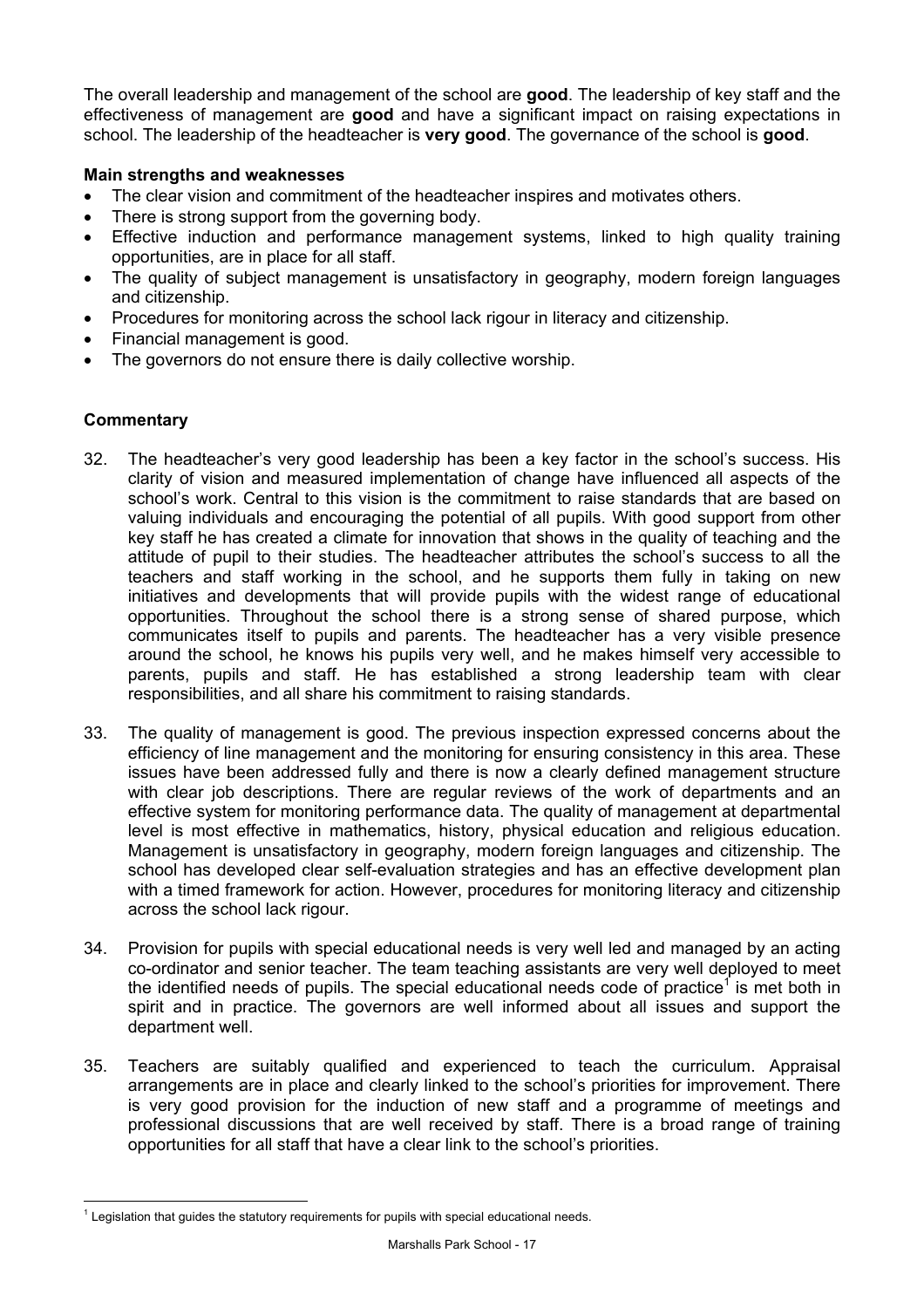- 36. The governance of the school is good. Since the previous inspection there has been considerable change in the personnel on the governing body. They are now well led, hard working and committed. Many have taken advantage of the local authority's governors' training that has resulted in them becoming more efficient in their governor roles. They have a clear vision for the future development of the school, and are becoming more competent in their understanding of its present strengths and weaknesses. There is a very well organised committee structure that ensures that governors are aware of developments in all aspects of the school's life. They give very good support to the headteacher and staff. Decisions about curriculum developments, for example, which specialist college scheme to support, reflects their desire to get the very best for the pupils in terms of facilities and funding. Their work is well informed providing strategies and policy framework for the operation of the school. Governors are not fulfilling their legal obligation to ensure that the school holds a daily act of collective worship.
- 37. The previous inspection report urged the need for more effective financial planning. This has now been achieved and financial management is good. The finance committee of the governing body oversees procedures well and budget planning is closely linked with the school improvement plan and to curricular planning. Principles of best value are applied rigorously. The school has made good improvement since the previous inspection, particularly in the areas of raising standards and in ensuring efficient management.

# **Financial information**

# *Financial information for the year April 2004 to March 2005*

| Income and expenditure $(E)$ |           | Balances (£)                                     |  |  |
|------------------------------|-----------|--------------------------------------------------|--|--|
| Total income                 | 3,270,013 | Balance from previous year<br>29,734             |  |  |
| Total expenditure            | 3,272,466 | Balance carried forward to the<br>27,281<br>next |  |  |
| Expenditure per pupil        | 3547      |                                                  |  |  |

# **OTHER SPECIFIED FEATURES**

#### **Work-related learning**

Provision for work-related learning is **good**.

# **Main strengths and weaknesses**

- Careers education is well organised and pupils are well informed.
- Innovative leadership and effective management are rapidly improving the range and impact of work-related education
- Work experience provides a good match to pupils' needs and interests.
- Pupils in Years 9 to 11 study very well organised course units that correspond to their interests and abilities.
- Monitoring of provision in Years 7 to 9 is developing but it does not yet extend to sufficient curriculum areas.

# **Commentary**

38. Careers education is systematically organised for all pupils from Year 7. Well-planned business experience days provide a wide variety of relevant information about the workplace. In Year 9, pupils get good support and advice before choosing subject options. The good careers' advice continues into Years 10 and 11. There is a well-stocked and accessible careers library that ensures pupils are well informed.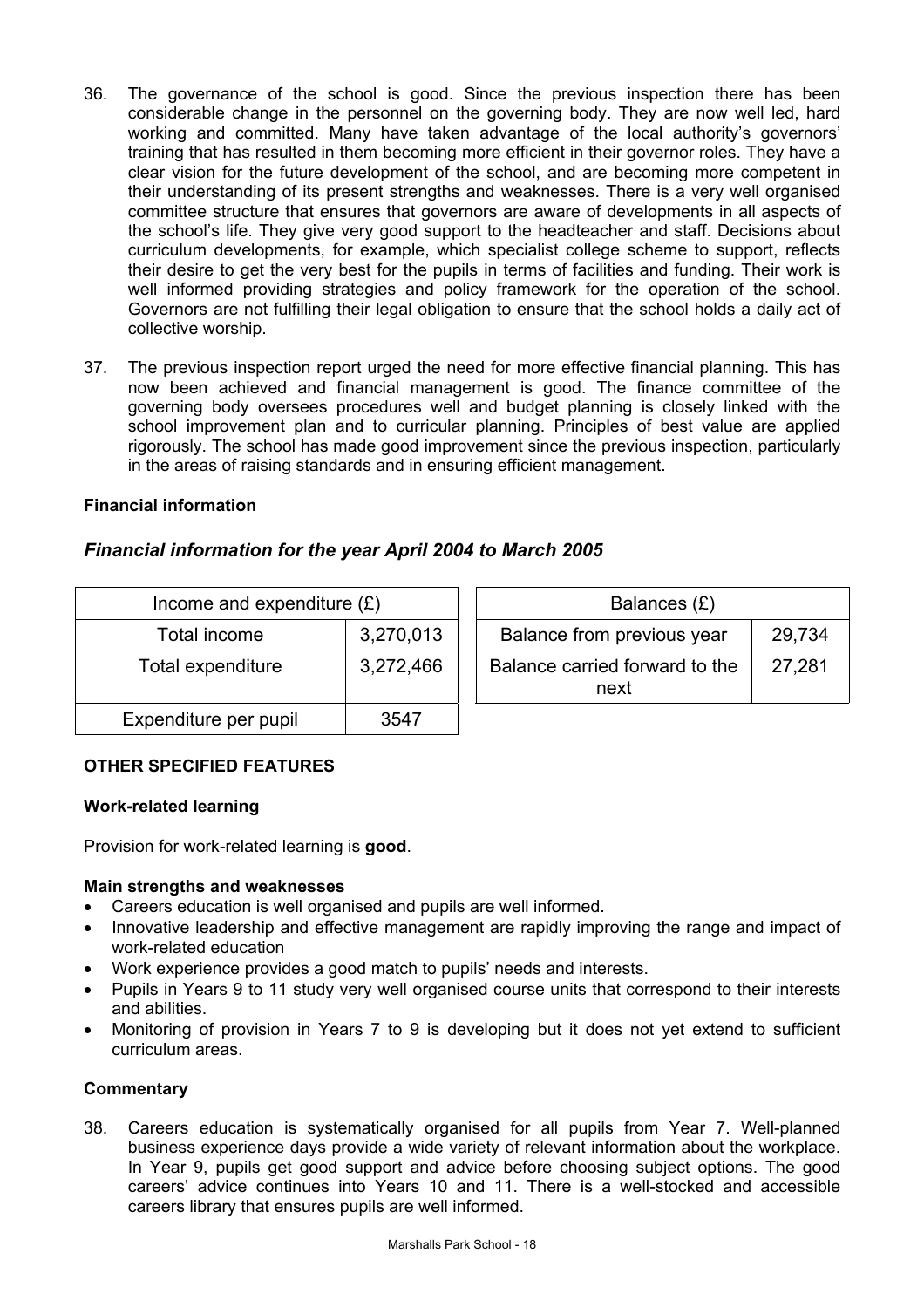- 39. Work experience is very well organised by the school and is available to all pupils in Year 10. Pupils' record books are well structured and carefully maintained. The school takes considerable care to ensure that placements meet pupils' interests and they express their appreciation of the efforts made by the school.
- 40. Provision for less traditionally academic pupils includes a small, but good range of vocational courses in Years 10 and 11. There is an innovative and successful vocational inclusion programme for a small group of Year 11 pupils. This and a life skills course make good use of links with local businesses and Havering College. Integration with the school's personal and social education programme means that pupils make clear connections between their developing personal management skills and those required by employers.
- 41. The leadership of work-related learning is good. The co-ordinator is knowledgeable and energetic. Liaison, both within the school and with external agencies, is good and has successfully raised the status of work-related elements in the school's curriculum. Close monitoring of course developments ensure that provision is efficient and matches pupils' interests.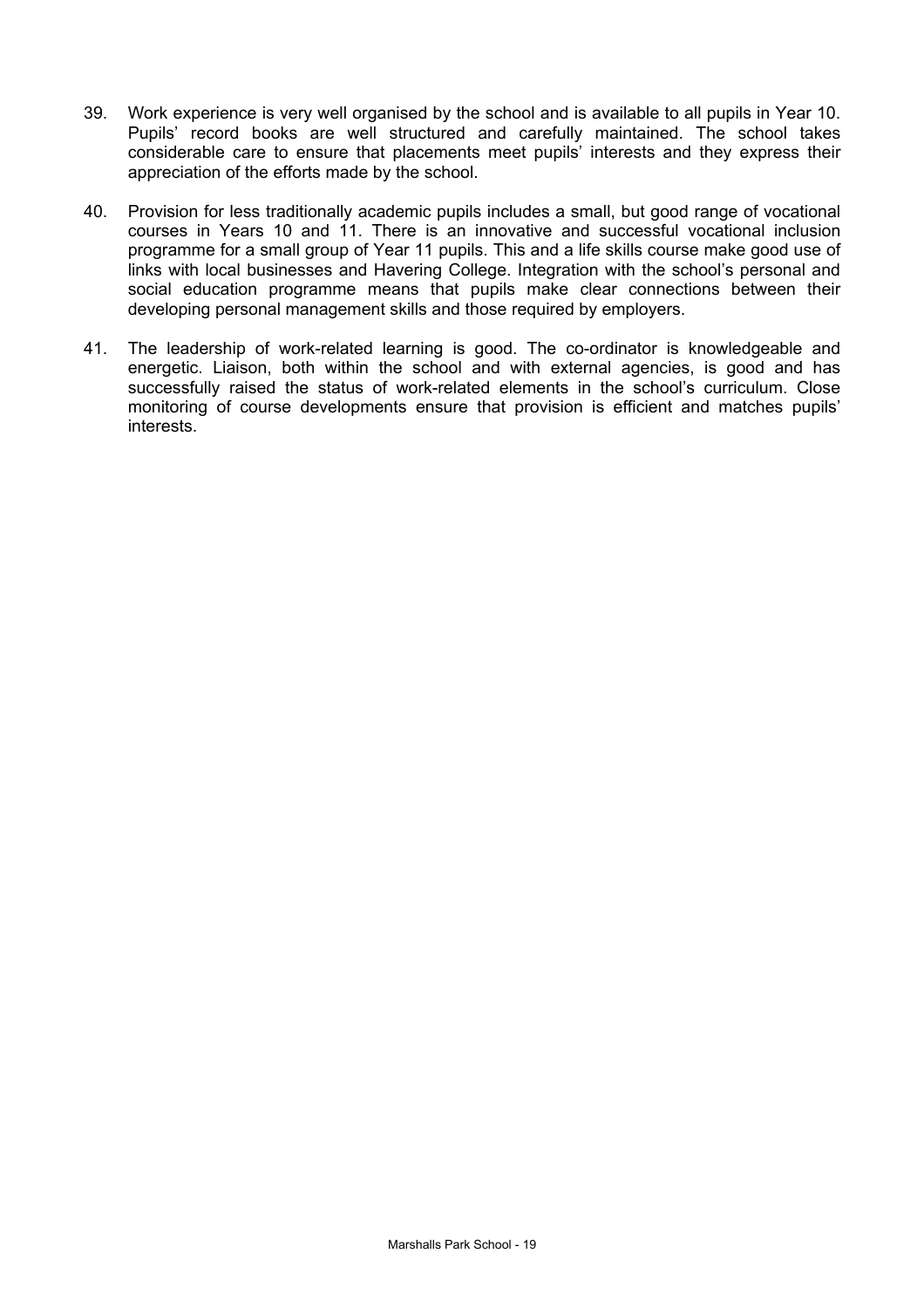# **SUBJECTS IN KEY STAGES 3 AND 4**

# **ENGLISH AND MODERN FOREIGN LANGUAGES**

# **English**

Provision in English is **good**.

#### **Main strengths and weaknesses**

- Pupils are achieving well because of the effective teaching and learning.
- GCSE results in 2004 were below the national average and below the standard of most other subjects in the school.
- Assessment procedures are now being used well to help raise standards, but are not linked to National Curriculum levels.
- Good leadership and management are responsible for the recent improvement in the department.

- 42. Results in the national tests at the end of Year 9 in 2004 were well above the national and similar school average, an improvement on the previous two years when results had been below average. Standards of work seen in Year 9 are above average, reflecting the recent improvement in test results. As pupils are at the national average when they enter the school in Year 7 this represents good achievement. Most pupils speak in an interesting and lively way. By Year 9, high ability pupils show good insight into *Macbeth* while most read sufficiently well for different purposes. The department is aware that many pupils enter Year 7 with underdeveloped writing skills and therefore concentrates on this aspect. Consequently, pupils improve well and by Year 9 pupils have good technical control and write with some enthusiasm and sophistication although low ability pupils make basic mistakes and find it difficult to use correct sentence structures. Pupils with special educational needs are successfully taught in small focus groups that concentrate on improving their basic literacy skills. These pupils make good progress during the year.
- 43. Results in GCSE in both English and English literature in 2004 were below the national average and pupils did not do as well as in their other subjects. This was mostly the result of severe staffing difficulties and previous results had been close to the national average. Although in 2004 virtually all pupils gained at least a pass grade in both subjects the proportion attaining the highest grades was low. There had been no departmental leadership for two years and now staff have been appointed standards have significantly improved. Work seen in Years 10 and 11 is now above the national average and pupils are achieving well. Pupils with special educational needs are supported well and there is no significant difference between the achievement of boys and girls.
- 44. Pupils learn well throughout the school because teaching is good. Teachers plan lessons very well using the national strategy to very good effect. The good pace to lessons helps pupils maintain their concentration. Teachers are encouraging and provide work that is well matched to pupils of all abilities. Too often, however, teachers fail to consolidate learning by helping pupils at the end of the lesson to review what they have learned. Good use is made of drafting with pupils usually showing pride in their work by word-processing their final draft. In the very best lessons pupils show a love for learning arising from the teacher's skill and enthusiasm.
- 45. Assessment procedures are good. Pupils know how to improve because they are given a target after each piece of work although these are often not linked to National Curriculum levels or GCSE grades. Nevertheless all pupils know the level at which they are working.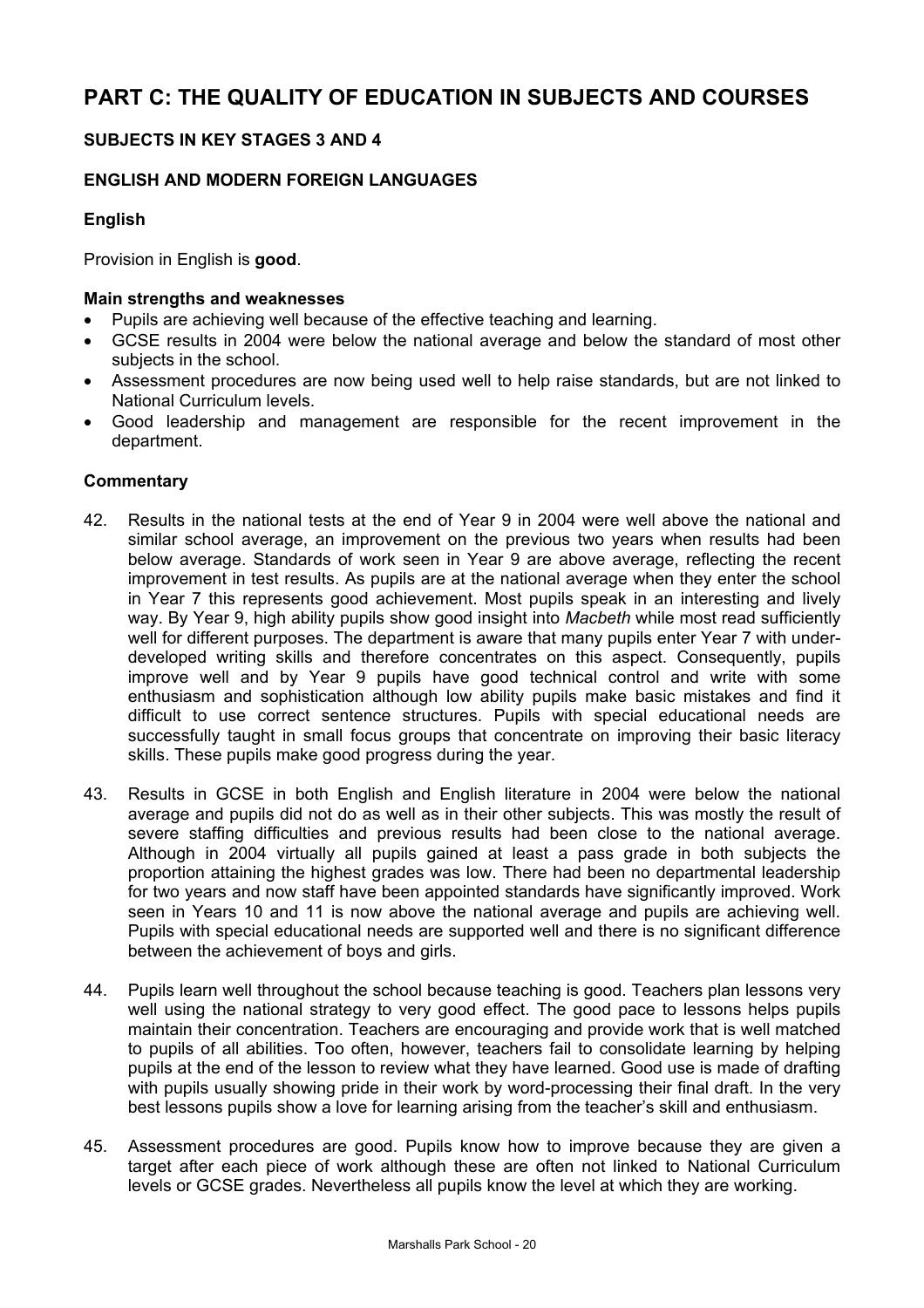46. After a lengthy period without a head of department or second in department, leadership and management are now good. The subject leader focuses closely on raising standards by improving teaching and learning and all teachers feel they are supported and valued. Strengths and weaknesses are fully analysed and actions prioritised. The new schemes of work are of good quality although they do not take enough account of pupils' different abilities. Data is not yet used fully to analyse trends and set work that is well matched to pupils' individual ability. There is a good programme of activities outside the classroom. The subject leadership is responsible for the recent improvement in standards, achievement and teaching. Improvement has been good over the last year and satisfactory since the previous inspection.

# **Language and literacy across the curriculum**

47. There has recently been an extended period without any one teacher having overall responsibility for literacy. The present co-ordinator was appointed at Easter 2004 and since then there has been a fresh focus throughout the school. Standards of literacy are average, but some departments are placing more emphasis than others on improving literacy skills. In art and design and history there is a determined focus on literacy. In both subjects teachers emphasise its importance by giving pupils plenty of guidance, for example, in how to frame written answers, and in expecting pupils to correct errors of spelling and grammar. Consequently, literacy standards are improving and having a beneficial effect on pupils' achievement. In other subjects, however, there is less emphasis on literacy although there is a general awareness of the need to raise standards of writing and researching information. To this effect nearly all teachers use some strategies. For example, they insist on pupils using correct technical terms and generally are aware of the importance of literacy. However, in geography there is not enough attention paid to developing literacy skills.

#### **Modern foreign languages**

Provision in modern foreign languages is **unsatisfactory**.

#### **Main strengths and weaknesses**

- Instability in staffing has had a detrimental effect on the effectiveness of the modern foreign languages department and is a key element in the current below average standards.
- The monitoring of pupils' progress is inadequately developed.
- The good level of responsiveness of pupils is the result of supportive teaching.
- The schemes of work do not meet the needs of pupils and consequently do not support adequately teaching and learning.

- 48. Pupils start in Year 7 with little experience of learning a foreign language. In 2004 the teacher assessments in Year 9 were in line with national expectations. Current standards of work in Year 9 are average overall and pupils' achievement has been satisfactory. In 2004, GCSE results were below average in French and Spanish. Boys' performance was well below that of girls' because many lacked motivation and enthusiasm for the subject. Standards observed in Year 10 were in line with expectations, but in Year 11 they were below average. Achievement in Years 10 and 11 has been unsatisfactory, in part due to the instability of staffing. Pupils with special educational needs make satisfactory progress, but their less developed literacy skills slows progress and restricts standards.
- 49. Teaching and learning in Years 7 to 9 are satisfactory and most pupils make sound progress. In Years 10 and 11 less effective teaching over time has led to below average results in GCSE. Teaching and learning in Years 10 and 11 are unsatisfactory. In lessons observed during the inspection pupils made satisfactory progress. When teachers ensure pace and challenge, as in a Year 8 Spanish class, pupils make good progress. However, the slower pace of work seen in a majority of lessons meant pupils were too passive and their progress at best satisfactory. Teachers usually support and encourage pupils well and as a result most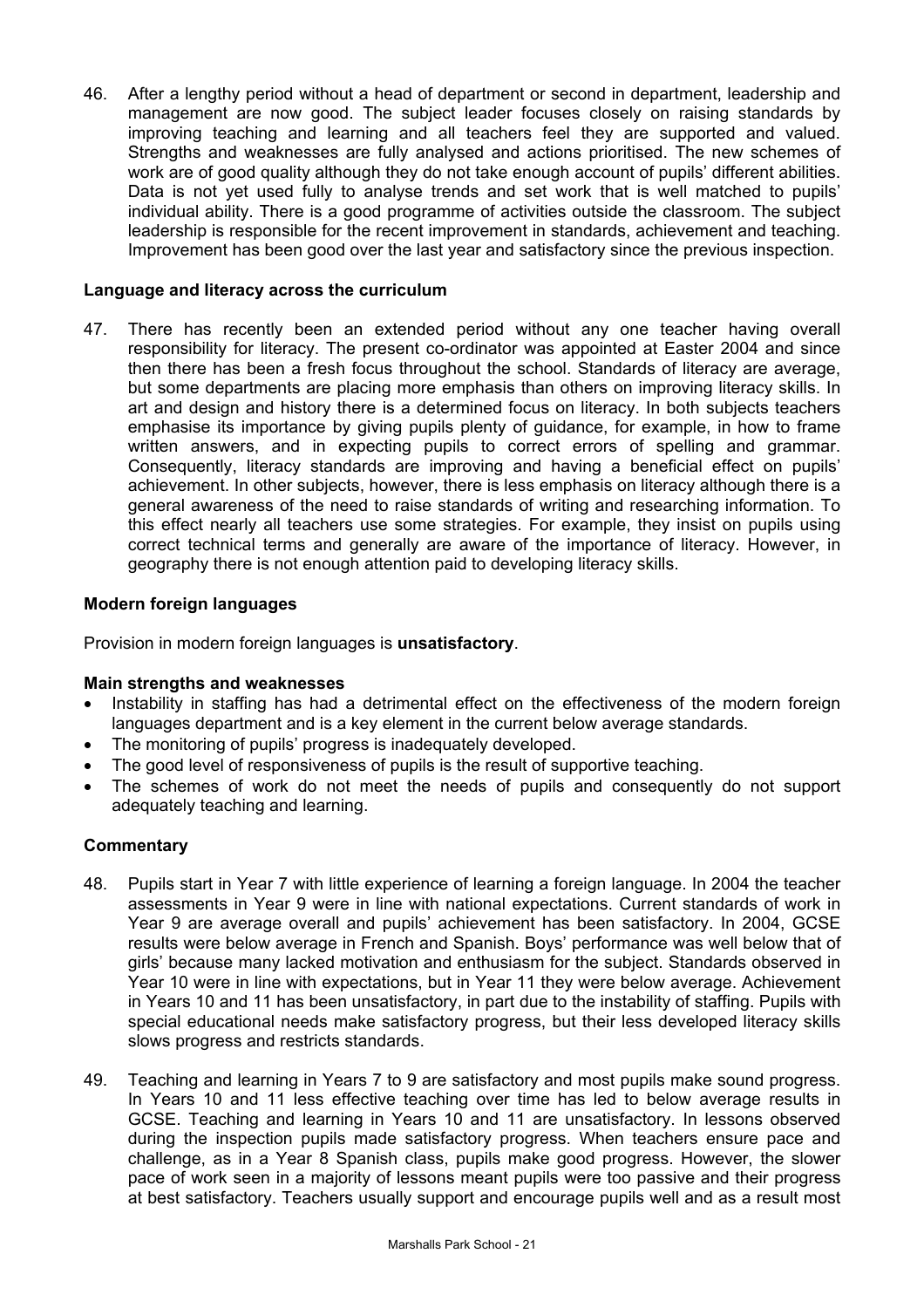are keen to participate in lessons. In some lessons there was an unnecessary amount of English used and insufficient opportunities were given to pupils to copy and practise new vocabulary, and consequently progress slowed. The marking of pupils' work is regular and comments are encouraging, but do not always contain advice on how to improve.

- 50. Regular opportunities are given to higher attaining pupils to develop their writing skills by producing more extended pieces of writing. The standard of this work is good and demonstrates a good knowledge of the grammar and structures required in Years 7 to 9. Good extra examination support is being given to Year 11 pupils to help in their preparation for GCSE examinations.
- 51. Leadership and management are unsatisfactory. The scope for the head of department to establish an effective team within a framework of thorough working practices has been severely hindered by the instability of the staffing within the department in recent years. However, there is a lack of procedures for monitoring pupils' work and assessment data is not collected centrally and therefore there is a lack of information to support future learning. There is little monitoring of teachers' work and this hinders sharing best practice. Schemes of work are not tailored to the needs of pupils and do not support sufficiently the work within the department.
- 52. A Year 8 visit to Boulogne was successful and clearly enjoyed by the pupils, and added to their motivation in French. However, there are still only limited opportunities for pupils to use their language knowledge beyond the classroom through visits or correspondence links. Overall the department has made unsatisfactory progress since the previous inspection as GCSE results have declined. Instability in the staffing of the modern languages department is hampering its progress and is having a detrimental impact on pupils' standards.

# **MATHEMATICS**

Provision in mathematics is **very good**.

# **Main strengths and weaknesses**

- The pupils make very good progress, and standards are above average.
- The teaching overall is very good, often with excellent features.
- Lessons have pace and variety and extend pupils of all levels of ability.
- Leadership is excellent and the teachers are well qualified and dedicated.

- 53. Standards in mathematics are above average by the end of Years 9 and 11. In the national tests at the end of Year 9 in 2004, a high proportion of pupils gained at least the expected Level 5 and over half gained one level higher. These results were above the average for all schools and for similar schools and pupils achieved well. In GCSE examinations in 2004, pupils gained results that were well above average. Over the last five years results in the GCSE examinations have steadily improved.
- 54. The achievement overall of the pupils from their entry into the school up to Year 11 is very good. Higher attaining pupils are given challenging work, and all pupils work at a level appropriate to their abilities. This level of achievement is the result of very good teaching and the pupils' exceptionally mature and sensible attitude to learning. Work in exercise books is well organised, accurate and uses correct terms and processes. The pupils with special educational needs achieve as well as their peers, due to effective additional personal support from their teachers and the teaching assistants.
- 55. The quality of the teaching and learning overall is very good. As a result the pupils make very good progress in most lessons. Around one lesson in every two is very good, and occasionally excellent, and the remaining lessons are normally good. A key feature of all the lessons is the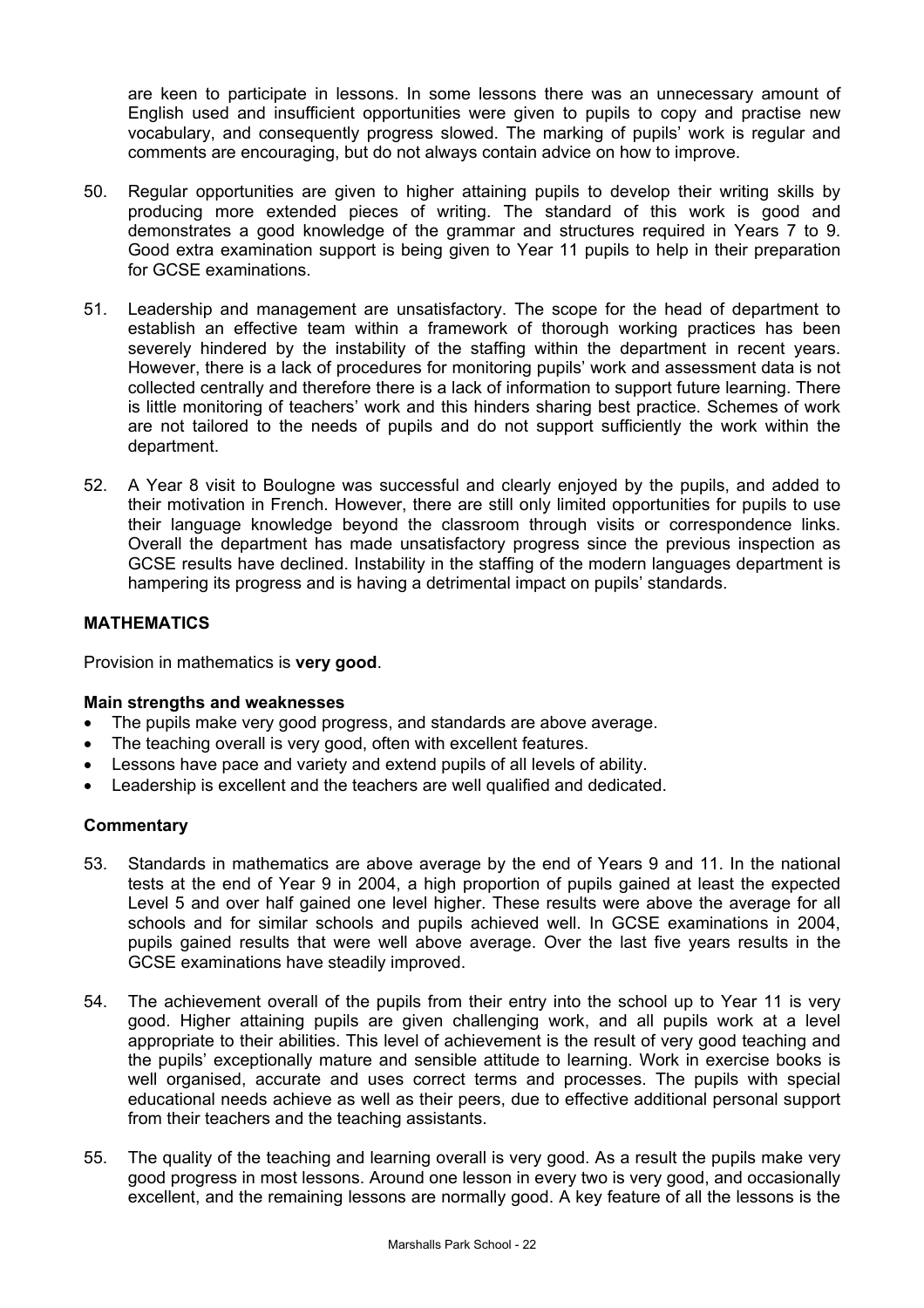combination of the high quality of professional expertise of the teachers and the excellent relationships with the pupils, which results in a very positive learning environment. Lessons have pace, variety and are well planned to meet the needs of pupils of differing levels of ability within each set so that the pupils become fully involved in the lesson, and do a great deal of work in the time available. However, some pupils have difficulty keeping up with the pace, and not all teachers react quickly enough so that any misconceptions or misunderstandings are corrected.

56. Leadership is excellent, and management of the department is very good. The head of department provides an excellent role model both in teaching and in her dedication to raising the standards achieved by the pupils and in the search for continual improvement. Assessment of the progress of individual pupils, and processes to involve the pupils in assessing their own progress, are excellent. The members of the department form a strong cohesive team, providing mutual support and an admirable consistency in standards of professional practice. The department is well resourced, and well equipped with interactive whiteboards, which are beginning to be used effectively to provide additional visual presentations of mathematical concepts. A good range of activities outside lesson times supports the achievement of higher standards. Improvement since the previous inspection is very good as standards have risen. The achievement of pupils has improved, as has the quality of teaching.

#### **Mathematics across the curriculum**

57. Standards of numeracy are good; so that whenever mathematical knowledge or skills are required to understand a topic in any lesson outside mathematics, the pupils are well able to apply them. Some good examples were seen in this inspection. In science pupils used algebra effectively dealing with problems in physics. In history, data representation helped pupils to understand issues related to historical infant mortality. In ICT, the formulation needed to construct spreadsheets was tackled with confidence. However, in some subjects, opportunities to use numeracy, and at the same time to help the pupils further develop their skills, were missed.

# **SCIENCE**

Provision in science is **good**.

#### **Main strengths and weaknesses**

- Pupils' very good attitudes to learning lead to above average standards.
- Pupils' work is very well assessed, which helps them to improve well.
- Teachers' very good knowledge of their subjects and commitment to running enrichment activities results in a positive and enjoyable experience for pupils.
- Some gifted pupils do not have sufficient extension work to challenge them fully.

- 58. Standards are above average and achievement is good throughout the school. Pupils enter school with average standards. By the end of Year 9 they reach above average standards, representing good achievement. Examination results for GCSE science in 2004 are above average and have improved over the past four years. Progress in lessons is good, with boys and girls making similar gains to their learning. Achievement in Years 10 and 11 is good. Pupils with special educational needs achieve well, as do pupils from ethic minority backgrounds. Pupils' very good attitude to learning and an improved curriculum provides pupils with enjoyable learning experiences in science.
- 59. Teaching and learning are good in all years. All of the lessons observed during the inspection were good or better. Teachers' very good subject knowledge and their good understanding of how to communicate effectively leads to highly motivated pupils who enjoy science. Teachers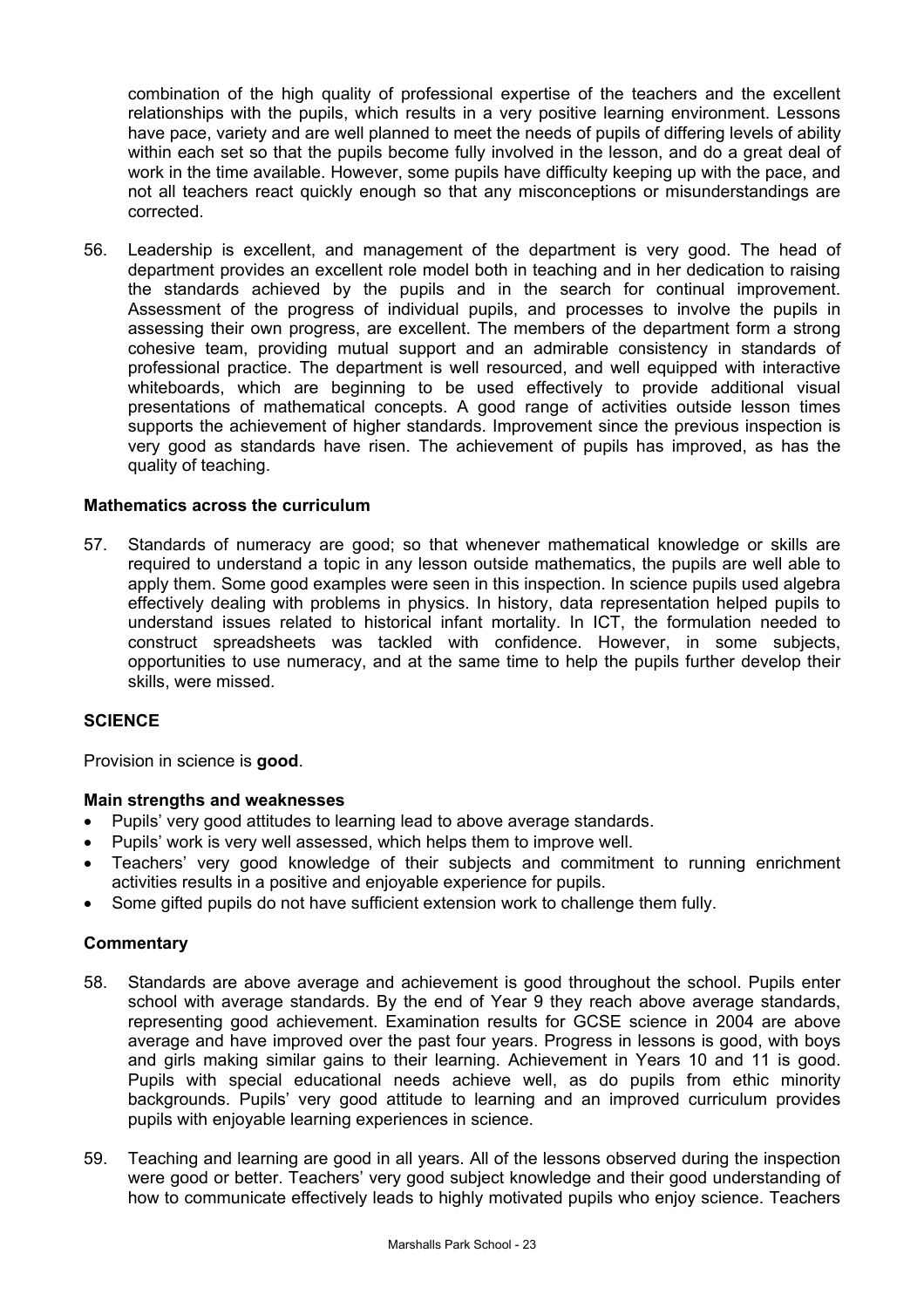plan their lessons well and encourage pupils to study hard, resulting in very high expectation and challenge in all lessons. Assessment of pupils' work is good, and very good in Years 10 and 11. Pupils have a good appreciation of how they could improve because of helpful and informative teacher comments. Pupils acquire good knowledge and understanding through effective teaching methods, particularly in practical investigations. Modern teaching aids results in faster pace and greater learning opportunities for pupils. ICT is also used very effectively so that pupils, including those with special educational needs, are able to write extensively and with confidence. Although most pupils have work that extends and stretches them, there is a very small group of gifted pupils who could be challenged further if given more extension work. There is a good focus on improving pupils' literacy skills, enabling access to higher grades in tests.

- 60. Leadership and management are good. The head of department is ably supported by his second in department. They have a good understanding about effective teaching of the curriculum and they have built up a good team of teachers who are supported well. Teaching is monitored well and effective action is taken to improve teachers' performance. There is a good understanding of how the department can improve and good systems are in place to monitor the achievement of all pupils. The local education authority's advisor has had a significant effect in helping the department to raise standards by suggesting ways of improving teaching strategies and revising the curriculum to make learning science more enjoyable for pupils. Although there are presently too many pupils opting for single award GCSE science, the department has made good improvement in allowing more pupils greater access to dual award GCSE science and the single award is being phased out in September 2005. There are no effective links with primary schools at present to improve the induction and transition of Year 7 pupils. The good range of enrichment activities and trips contributes to the success of the department.
- 61. Accommodation and resources are very good. Laboratories are clean, bright and spacious and have good wall displays. Highly valued, well-qualified technicians make a valuable contribution to the effectiveness of the department. Laboratory equipment, chemicals and radiological sources are well maintained and safely stored. There has been good improvement since the previous inspection. ICT is fully embedded in the science curriculum and standards have risen.

# **INFORMATION AND COMMUNICATION TECHNOLOGY**

Provision in information and communication technology is **good**.

#### **Main strengths and weaknesses**

- Pupils' positive attitude to the subject and the national strategy for ICT contribute to achievement and raising standards.
- The good starter sessions and activities quickly engage pupils' interest leading to good learning.
- Pupils have a good understanding of the use of ICT beyond the school.
- Pupils' knowledge of control technology has not been developed.

#### **Commentary**

62. Pupils join the school with well-established presentation skills using ICT. Their experience of the other skills, though are varied and generally below the expected level. With the benefit of good teaching, pupils' positive attitude to the subject and the well-embedded National ICT Strategy, progress is rapid with pupils reaching the expected level by Year 9. Pupils' achievement in Years 7 to 9 is good. However, pupils' understanding of control technology is under-developed. The main reason for this is the lack of opportunities to study this element of the National Curriculum. The school is aware of this and plans to include this element in the later part of the Year 9 course. Pupils have a good understanding of the use of ICT beyond the school, giving examples of where certain applications might be used and explaining the advantages of using ICT. Teachers' assessment at the end of Year 9 in 2004 showed that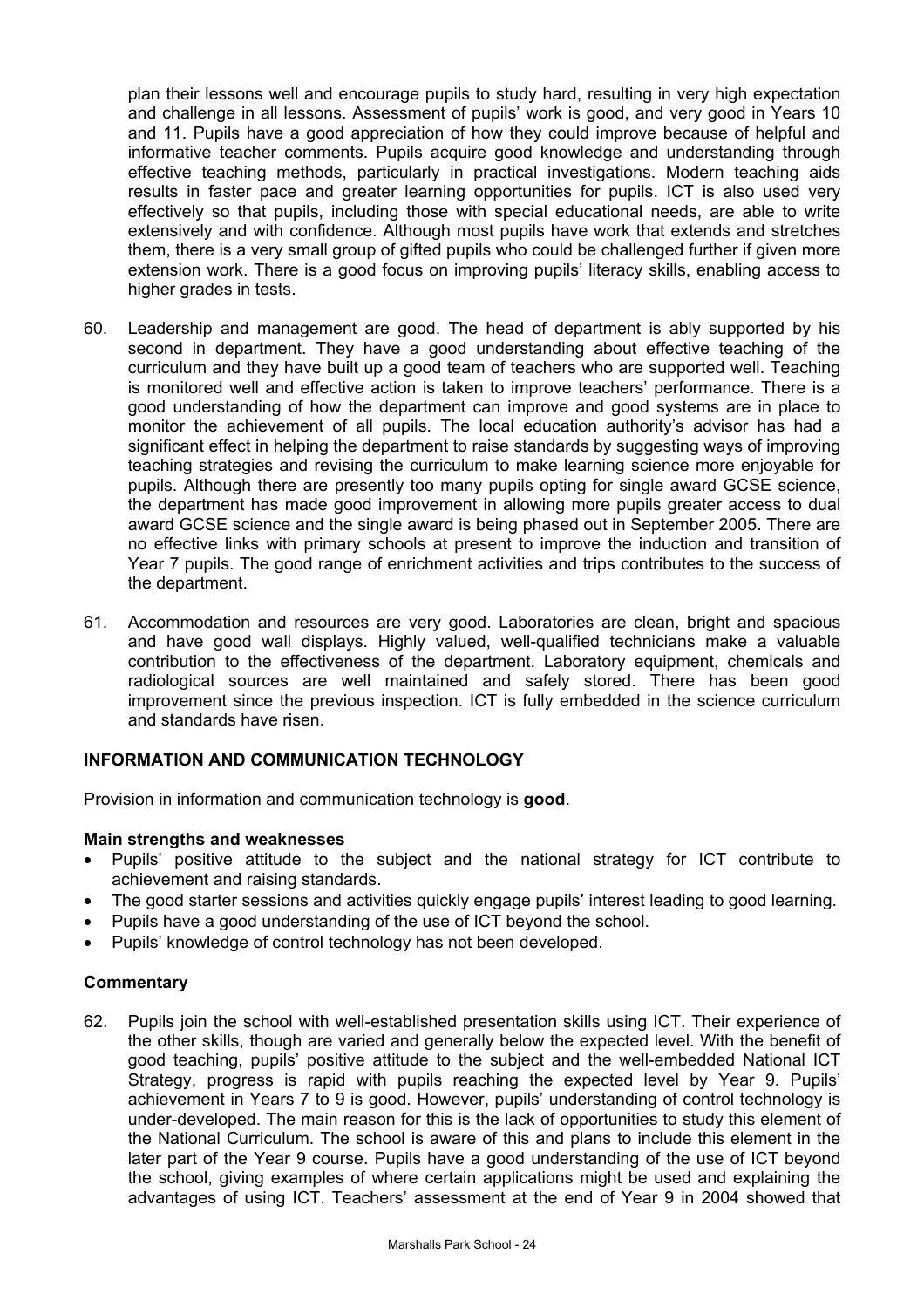standards were above the national average, but these assessments did not include the control element.

- 63. In the 2004 GNVQ course a high proportion of the pupils entered gained a pass grade, of whom 14 gaining a merit. Although there are no national statistics for comparison these results are high. Achievement in the ICT GNVQ groups is good, with pupils using the skills they acquired in Years 7 to 9 to develop their assignments. Pupils of all ability, including those with special educational needs, make good progress throughout school.
- 64. The overall quality of teaching and learning is good. Teachers have good subject knowledge and use their expertise well to guide pupils to develop their understanding. Teachers make effective use of the guidelines of the National ICT Strategy for the planning of lessons. This approach ensures good progression, successfully building on pupils' previous knowledge. Regular assessment procedures ensure that all pupils know the levels they are achieving. Helpful comments from teachers show them how to improve. The particular strengths of the teaching are the very good management of pupils, teachers' high expectations and the positive relationships between pupils and teachers, all contributing to a learning ethos where pupils are confident to seek help when needed. Teaching is less effective when prior knowledge has not been taken into account, resulting in pupils becoming restless, unsure of the task and slowing learning.
- 65. The leadership and management of the subject are good with a clear vision about the future developments of the subject. The subject co-ordinator has an awareness of the department's weaknesses and has put into place clear strategies to maintain and raise standards. Improvement since the previous inspection has been good.

# **Information and communication technology across the curriculum**

66. At the previous inspection the use of ICT in the curriculum to support pupils' learning was varied and inconsistent. Since then there has been a considerable investment in ICT with increased resources and hardware. Consequently the use of ICT in subjects across the curriculum has shown a significant improvement. The majority of subjects have now identified in their schemes of work how ICT can be used to effectively support pupils' learning. The most effective use of ICT has been with the interactive whiteboards that are being used by an increasing number of teachers, contributing positively to the pace of lessons and pupils' learning. Since the previous inspection the school intranet has been developed and is being used by departments to support pupils' progress.

# **HUMANITIES**

# **History**

Provision in history is **very good**.

# **Main strengths and weaknesses**

- The quality of teaching is very good and often excellent.
- Pupils display excellent attitudes to learning.
- Leadership and management are very good.
- There is excellent use of display in classrooms and in corridors.
- The department has made very good progress since the previous inspection.

#### **Commentary**

67. Evidence from lessons seen and an analysis of pupils' work indicate standards are in line with those expected by the end of Year 9. This represents good achievement because many pupils enter the school with low levels of subject knowledge. During their first three years at the school, all pupils develop a good understanding of historical methods. Higher attaining pupils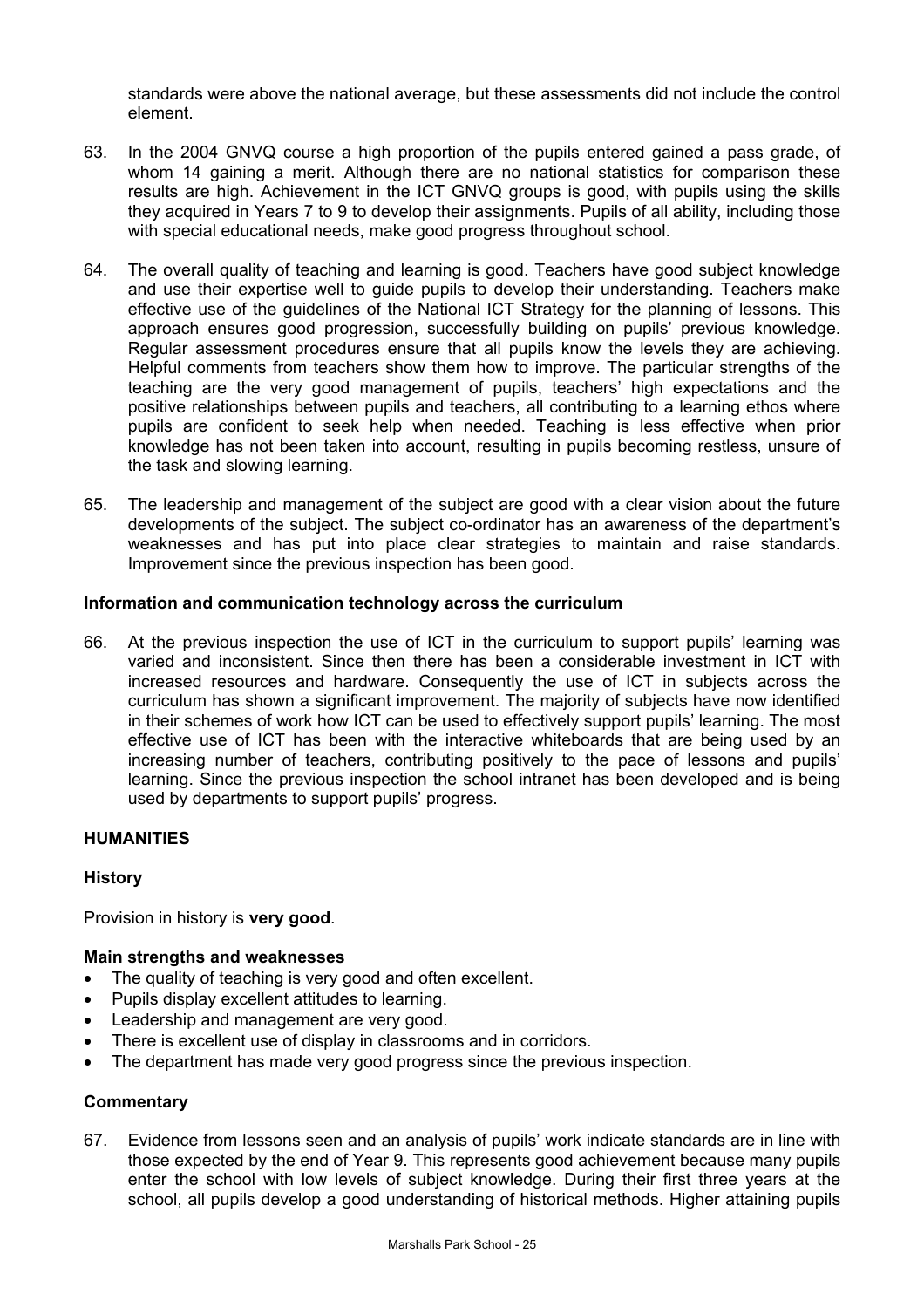have good opportunities to develop their historical skills in depth and the achievement of lower attaining pupils, including those with special educational needs, matches that of their peers.

- 68. In recent GCSE examinations, the uptake of pupils studying history has been very high and results have been average, although the achievement of boys was low in the most recent examination. Standards as seen in the current Years 10 and 11 are above national norms. Achievement in Years 10 and 11 is good.
- 69. The quality of teaching is very good overall and it is often excellent. The previous inspection report expressed concerns about lack of variety and low expectations in teaching and learning. These issues have been fully addressed and teachers use their subject skills very well to promote very good learning. They have very high expectations of all pupils so that they are encouraged to become budding historians. All pupils are fully involved in lesson activities and teachers use a very wide range of methods to stimulate pupils and engage their interest. These include video, role-play, group work and class discussions. There is, above all, a sense of purpose and enjoyment in lessons. As a result, pupils respond with enthusiasm to teachers' expectations and display excellent attitudes to their learning.
- 70. The department is led and managed very well. Marking is thorough and gives pupils a clear idea of their progress. ICT is used well as a teaching and learning tool and the department's work is enhanced considerably by the excellent use of display both in classrooms and in corridors. Overall, the department has made very good progress since the previous inspection and is now a very popular subject within the school. There is a very dedicated and enthusiastic teaching team in place with the undoubted ability to build on its many strengths.

# **Geography**

Provision in geography is **unsatisfactory**.

#### **Main strengths and weaknesses**

- Standards of work have improved since the previous inspection but remain below the national average.
- Departmental self-evaluation does not identify areas or strategies for improvement.
- Well-planned fieldwork helps pupils develop skills of recording and analysis.
- The scheme of work does not meet the interests and learning needs of pupils in Years 7 to 9.
- The analysis of pupils' progress in geography does not make effective use of the performance data provided by the school.

- 71. Standards of work are unsatisfactory and pupils perform less well in geography than in most other subjects. Pupils enter the school with limited geography skills and some have problems with reading and writing. The progress made in Year 7 is unsatisfactory. Pupils only have a single lesson each week and the scheme of work does not include sufficient short, interesting topics needed to maintain pupil interest and progress. Time allocations and standards improve from Year 8 but teacher assessments in 2004 placed standards below national expectations by Year 9. Work scrutiny confirms this below average standard for current pupils, whose achievement is unsatisfactory. The pupils accurately record lesson content but do not explain links between factors or make comparisons with other places. This is partly due to their underdeveloped skills at providing written explanations and justifications for their ideas. Pupils with special educational needs make the same progress as others.
- 72. Standards at GCSE are higher than at the previous inspection, but remain firmly below the national average. Underdeveloped writing skills continue to limit the degree to which pupils explain links and provide evidence for their opinions. The department supports pupils with the writing tasks, but at time this support is over prescriptive and this acts as a barrier to developing independent study skills by the higher achieving pupils.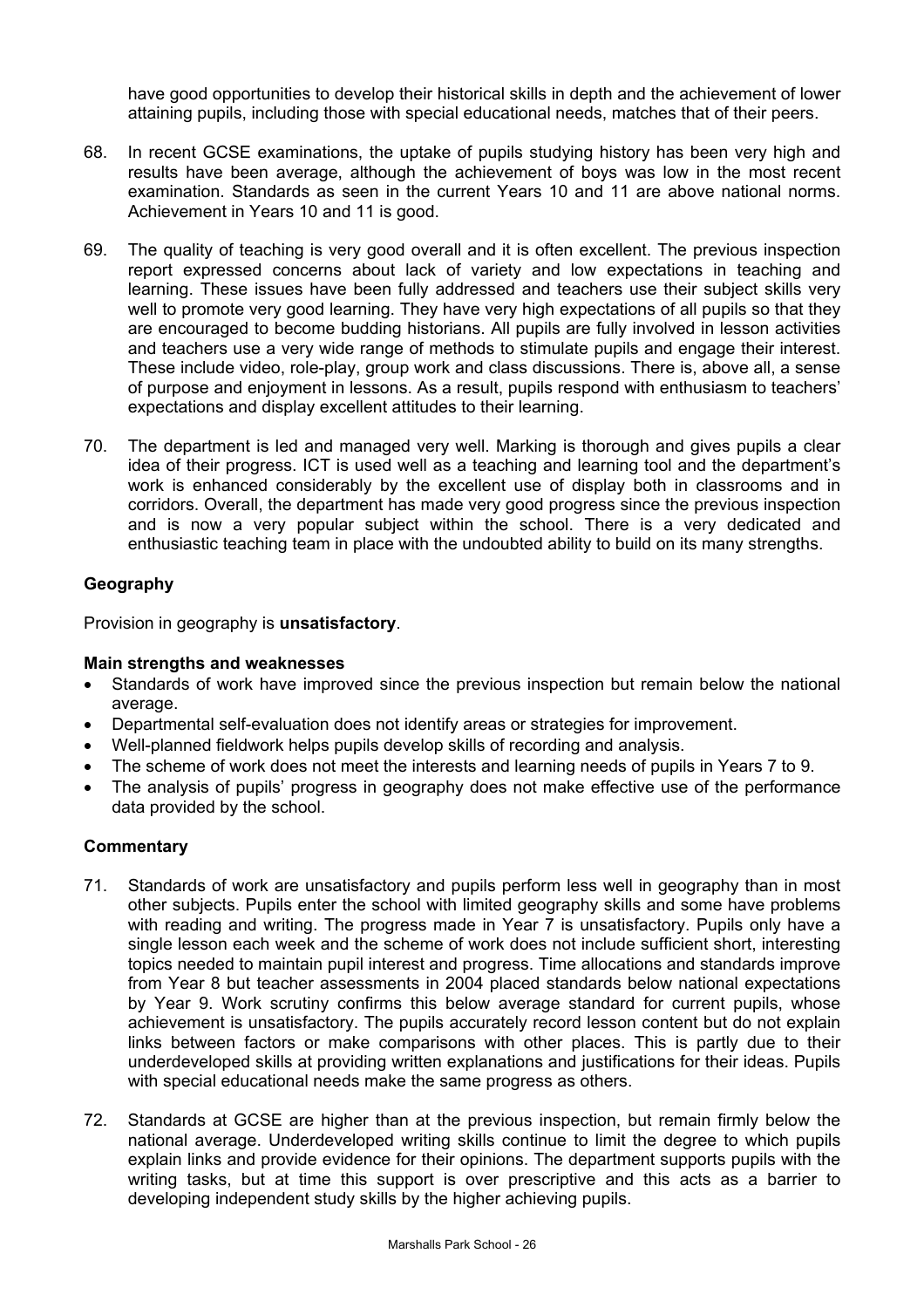- 73. Pupils bring very positive attitudes to learning to lessons, which means that they make the most of teaching and homework opportunities. This contributes significantly to the satisfactory progress made in lessons from Year 8 onwards. However, their achievement by the end of Years 9 and 11 is unsatisfactory and standards are not high enough.
- 74. Overall and over time teaching and learning are unsatisfactory. Pupils are not enthusiastic about geography and few choose it as a GCSE option. Good learning was evident when teachers had planned precise learning objectives and divided lessons into clear steps. Pupils responded well when teaching was enthusiastic, but most lessons do not build on their willingness to contribute ideas and explore issues. Teachers' use of computers is of variable quality, but the inclusion of diagrams and pictures make some lessons interesting and effective. Overall, the pace of work is too slow and pupils do not make sufficient gains in the knowledge and understanding of geographical concepts.
- 75. During the inspection learning in many lessons was largely satisfactory, but the marking generally is not sufficiently detailed to help pupils improve. Teachers do not systematically correct or comment on grammatical and spelling errors, particularly in Years 7 to 9. There is little use of progress targets, so pupils do not understand how to become better at learning geography. There is no systematic teaching of language structures and many answers fail to provide key points supported by geographical evidence and evaluative comments. The situation is better in the new GCSE course because high quality textbooks encourage pupils to recognise connections between processes and outcomes.
- 76. Leadership and management are unsatisfactory. Improvements in standards and the effectiveness of teaching since the previous inspection have been limited. Departmental evaluation overestimates the quality of provision and does not sufficiently identify areas for improvement. Consequently, the geography improvement plan lacks detail and clear enough progress goals. The department does not systematically use pupils' performance to review and adjust teaching styles and course content to meet their needs.

# **Religious education**

Provision in religious education is **good**.

# **Main strengths and weaknesses**

- The quality of teaching is very good.
- Pupils have excellent attitudes to their work.
- The department is led and managed very well.
- Shortage of time in Years 7 to 9 precludes an in-depth coverage of the locally agreed syllabus.
- There is excellent use of ICT and the school intranet.
- The subject makes a very important contribution to the personal development of all pupils.

# **Commentary**

77. Standards seen during the inspection are in line with those expected by the locally agreed syllabus by the end of Year 9. This represents good achievement as many pupils enter the school with low levels of literacy skills and subject knowledge. From Year 7 onwards, pupils acquire a good understanding of Christianity and, in this context, some very good work was seen from Year 8 pupils on modern interpretations of miracles and parables from the Bible. Higher attaining pupils, however, lack depth in their writing and a major contributory factor to this is the low time allocation for the subject at this stage. However, the school has implemented plans to address this issue in the near future. Lower attaining pupils, and those with special educational needs, are supported well in class and there is a commendable emphasis on raising standards of literacy.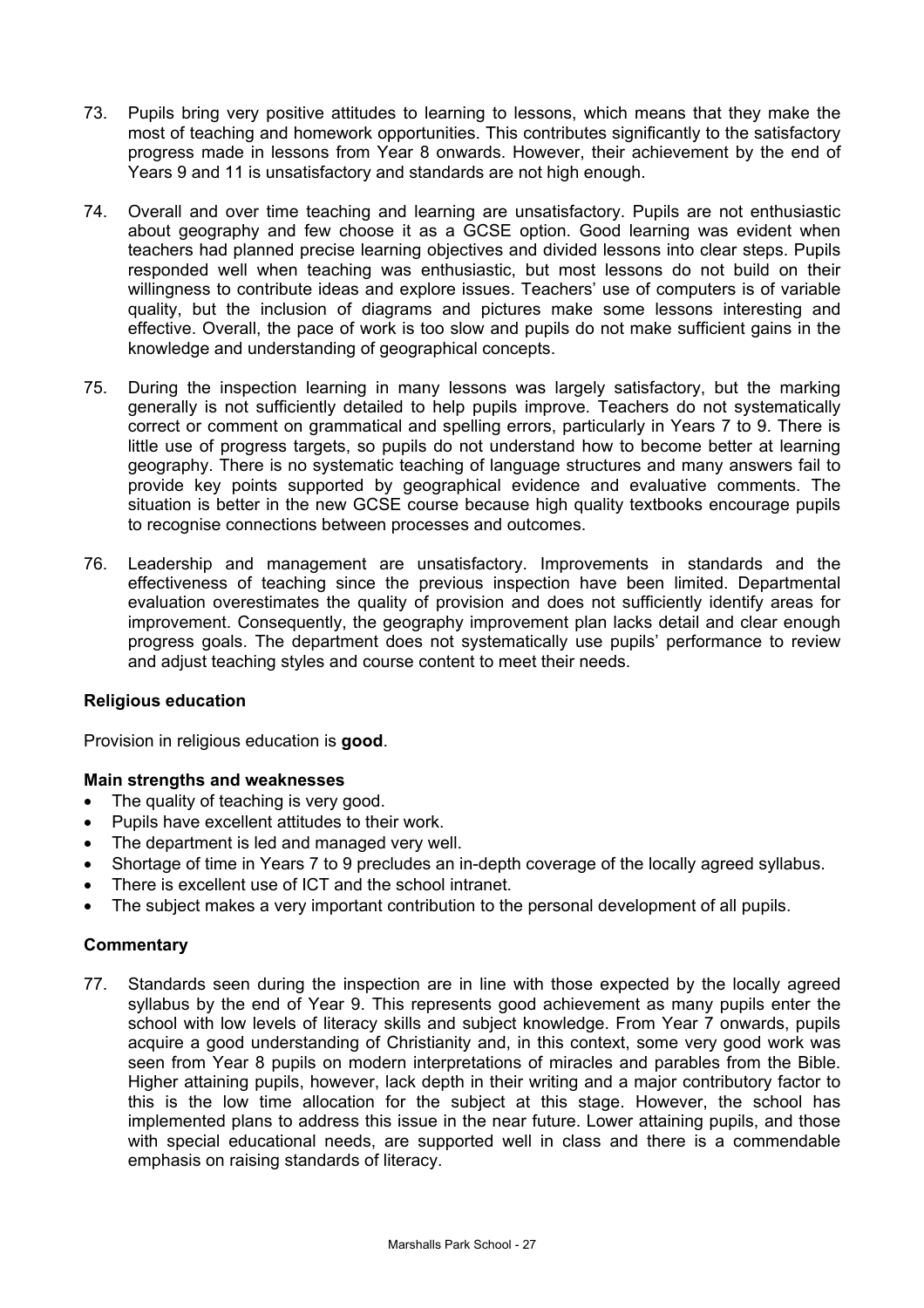- 78. In recent GCSE examinations, results have fluctuated at or below national expectations. In the current Years 10 and 11, however, standards are above national expectations and pupils following the full course GCSE develop their subject skills to considerable depth, for example, in some very detailed extended writing from Year 10 pupils on moral issues, such as euthanasia. There is at present no provision of religious education for all pupils at this stage, but this situation is to be remedied in the immediate future.
- 79. The quality of teaching and learning is very good. The specialist teacher uses subject knowledge skills very well to enthuse and motivate pupils and is ably supported by another member of the humanities staff. Lessons are planned meticulously with very clear aims and objectives that are shared fully with pupils. Classroom organisation is very strong and all pupils are fully involved in lively debates, group work activities and role-play. Above all, there is very strong rapport in the classroom and a sense of mutual respect in lessons. As a result, pupils show excellent attitudes to work and to each other.
- 80. The department is led and managed very well. The previous inspection report raised concerns about levels of literacy and the shortage of textbooks. These issues have been addressed and artefacts are used particularly well in the department. Marking is thorough, but the use of levels to monitor pupils' progress is still at an early stage of development. The subject makes a very important contribution to the personal development of all pupils. There is also excellent use of ICT and the school intranet as teaching and learning tools. Overall, good progress has been made since the previous inspection. This is a vibrant and very well managed department with clear plans for future development. The key issues of more curriculum time in Years 7 to 9 and the provision of religious education for all in Years 10 and 11 have now been addressed, but there is a need for more specialist staffing as a result of these changes.

# **TECHNOLOGY**

# **Design and technology**

Provision in design and technology is **good**.

# **Main strengths and weaknesses**

- Standards in resistant materials and graphic products are above average by the end of Year 11 because of the well-planned provision.
- Achievement in all material areas is good because of teachers' good subject knowledge and pupils' positive attitudes to learning.
- Planning and assessment in Years 7 to 9 do not build effectively on learning from previous units of work.
- Pupils with special educational needs make good progress because they receive very good support from teachers and teaching assistants.
- Limited access to a range of ICT facilities hinders opportunities for pupils to gain higher grades.

- 81. Pupils start school with variable experiences in design and technology and overall standards are below those expected for their age. In 2004 teacher assessments indicate below average standards by the end of Year 9. Individual modules of the current work are well planned so pupils' achievement is good and standards in Years 7 and 8 are broadly average. However, the lack of joint planning and shared assessment means pupils do not build on learning effectively from one unit to another so standards seen in Year 9 are below average. In Years 7 to 9 pupils have good opportunities to use a variety of tools, equipment and materials and develop a range of good practical and design skills. Pupils' achievement from Year 7 to 9 is satisfactory. Pupils with special educational needs also make satisfactory progress.
- 82. In 2004 standards at GCSE were above average overall. Standards in food were well below average because of staffing difficulties. However, improvement in staffing and planning means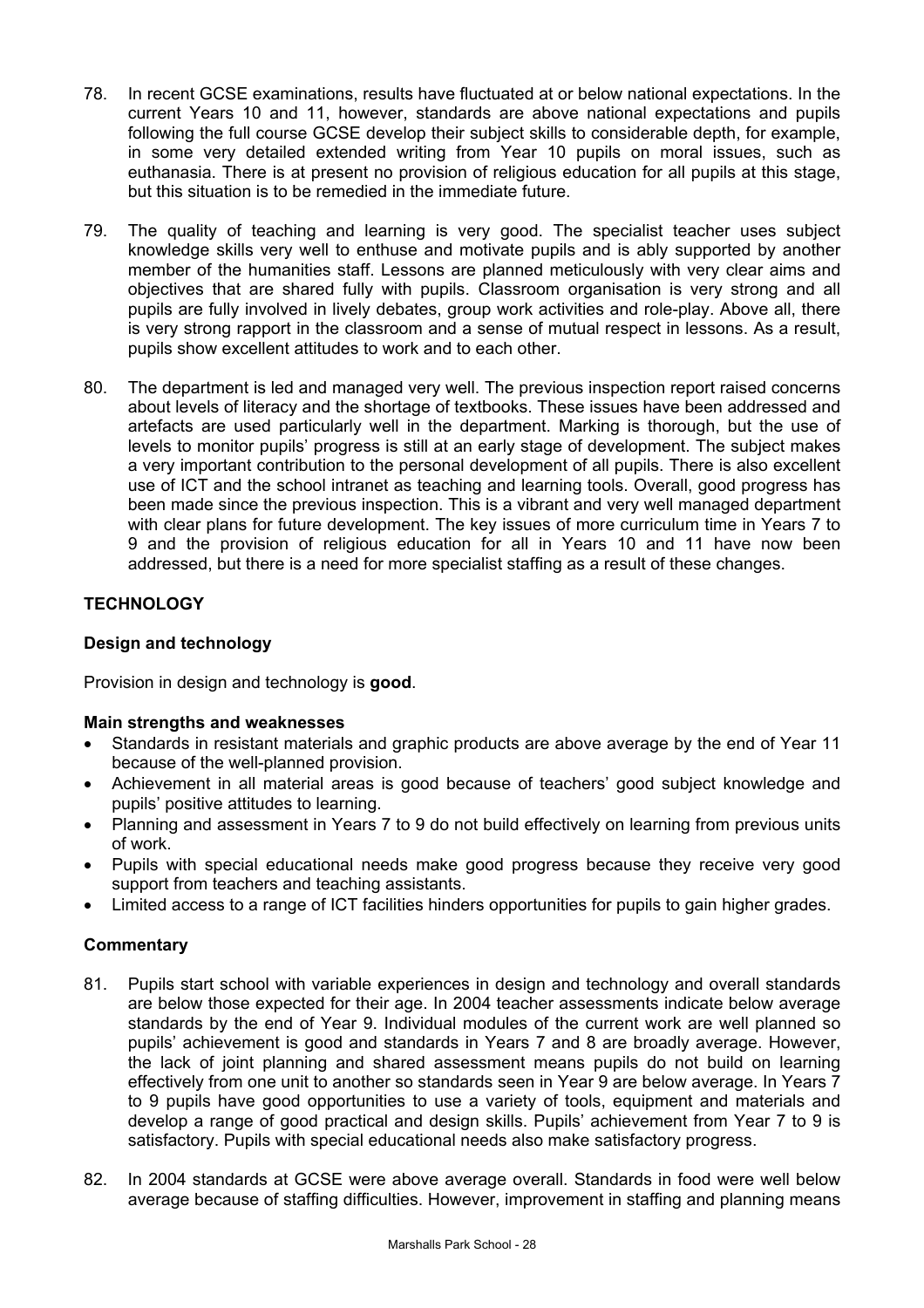that standards are now improving. In Years 10 and 11 progress and achievement are good with pupils extending their understanding of the design and making processes and applying them effectively to develop their chosen projects. This is seen particularly in resistant materials, graphics and electronics where achievement is often very good with above average standards in lessons. Pupils with special educational needs make good progress with many pupils achieving better than expected. ICT skills are competent, but limited access to computer aided design facilities hinders pupils' opportunities to develop coursework and gain higher grades.

- 83. Overall, teaching and learning are good. Lessons are well prepared with a good range of wellstructured tasks that enable pupils to consolidate and extend their skills and knowledge. Teachers share their very good subject knowledge effectively with pupils to develop their understanding and application of different processes. Pupils are clear about the purpose of the lessons, but the use of questioning to probe pupils' depth of understanding and the identification of what they have achieved by the end of the lesson is inconsistent across the department. Relationships and very good attitudes create a productive and safe working environment. Very good individual support from teachers and learning support staff enables pupils, particularly lower attaining and special educational needs pupils, to learn effectively and make good progress.
- 84. Leadership is very good. The head of department has a very good understanding of design and technology that is shared by a team of hardworking staff to deliver the subject effectively. He has a very good view of the strengths and weaknesses of the department and an exciting vision for the development of the subject in the future. Management is good. A number of strategies have been successfully implemented so that improvement since the previous inspection is good. Data is analysed well to monitor pupils' achievement, but aspects of teaching and learning are not monitored formally enough to ensure consistency across the department.

#### **VISUAL AND PERFORMING ARTS**

#### **Art and design**

Provision in art and design is **good**.

#### **Main strengths and weaknesses**

- Standards are rising year by year.
- Leadership and management are good and there is a sense of purpose and high aspiration.
- There is a very good equality of opportunity for all pupils.
- The accommodation is too cramped in one of the rooms provided for the subject.

- 85. On entry to the school pupils' standards in art and design are below average. Supported by good teaching and learning the current Year 9 pupils are achieving well and attaining the expected standards. Since the subject leader was appointed GCSE examination results have improved yearly and in 2004 results were just below average. This was a good improvement on the previous year results that were well below average. In 2004 boys achieved better than girls. Inspection evidence indicates a further improvement in standards and the current Year 11 pupils are now attaining average standards. Across the school, girls and boys achieve equally well and show good attitudes to their work. A wide range of activities are provided for pupils to raise their standards. These include opportunities to work during lunchtimes and after school when some staff provide pupils with one-to-one tuition. All pupils are given good support and teachers ensure they all have good opportunities to achieve well.
- 86. The quality of teaching and learning is good overall. Pupils' work is evaluated well and every encouragement is given to pupils to try their best. There are good schemes of work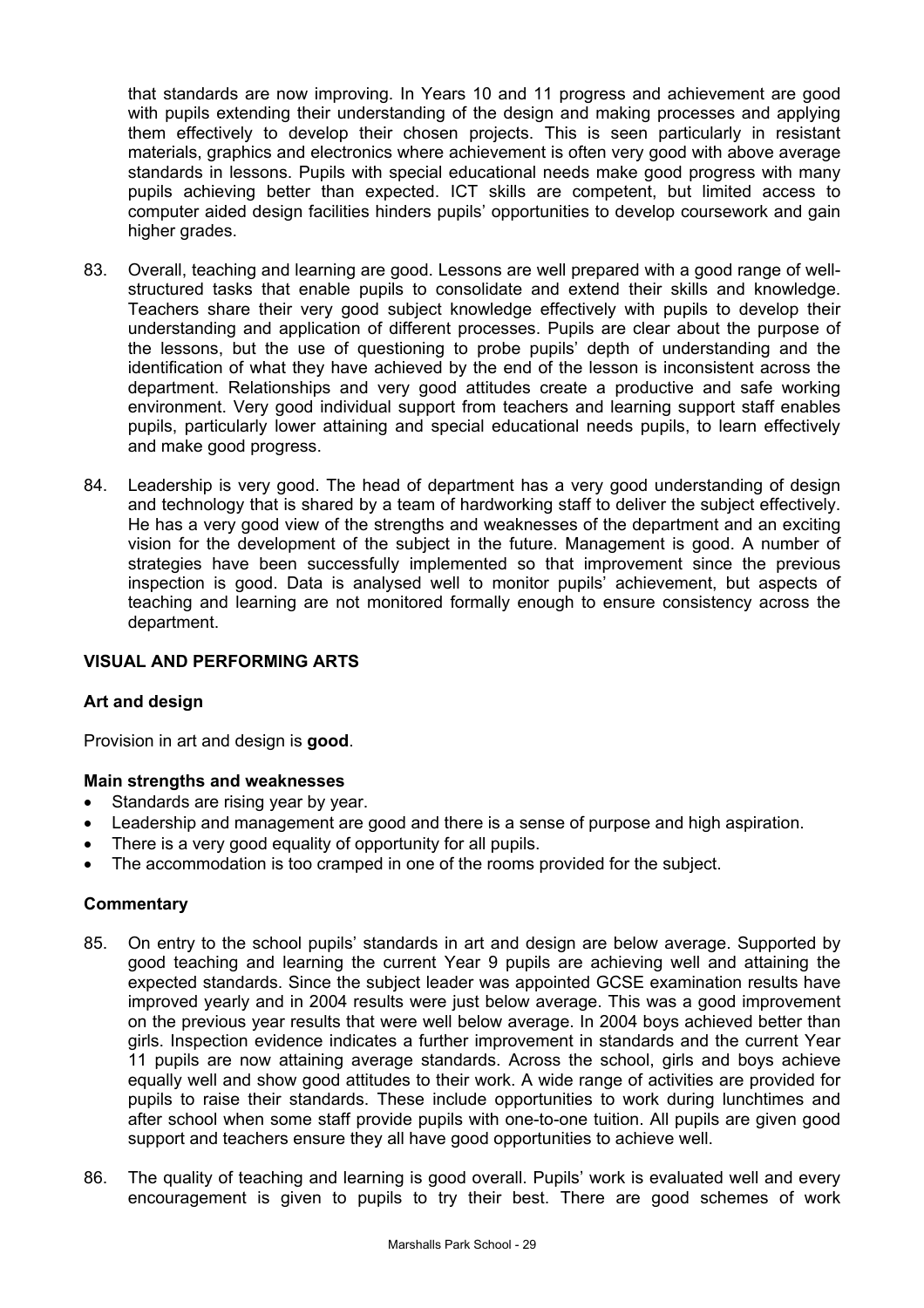interpreted well into lesson planning. Assessment and marking are good. Targets are shared with the pupils and they are clear what they need to do to improve. They talk highly of the subject and the good quality of teaching they receive.

87. Through the good leadership and management of the subject leader there is a good team approach and a very good sense of purpose and high aspirations. Performance data is monitored well and there is a very good review of the patterns emerging supported by the relevant action taken to raise standards. Good use of ICT is made. The accommodation in one of the two art rooms is too narrow and cramped for the number of pupils who use it. There has been a good improvement since the previous inspection where the standards of work and the quality of the curriculum have improved.

# **Music**

Provision in music is **good**.

# **Main strengths and weaknesses**

- Pupils' good rhythmic skills contribute positively to their performance.
- The range of extra-curricular ensembles provides challenging activities for the musically talented pupils.
- Pupils achieve well because of good quality teaching.
- The use of ICT to support pupils' composing skills in Years 7 to 9 are unsatisfactory.

- 88. The teachers' assessment of pupils at the end of Year 9 in 2004 indicated that standards were above the national average. In the 2004 GCSE music examination all the pupils entered achieved the higher grades of A-C. The numbers are too few to make a national comparison.
- 89. Pupils join the school in Year 7 with skills that are below the expected level and have had a varied musical experience in their primary schools. In particular, the creative element of their work is under-developed and many have had limited opportunities to compose and perform their own compositions. However, with the emphasis on developing performing skills pupils make good progress, reach the expected level by Year 9 and achieve well. Although pupils have an understanding of the elements of music and how to structure a composition, their creative work overall is not as well developed as performance. A contributory reason for this is that there are no facilities on keyboards for pupils to record and save their work for future development. Consequently, time is spent recapturing their previous work, slowing their overall creative development.
- 90. The good achievement continues and pupils in the Year 11 GCSE group are above the level expected at this point in the academic year. The majority of pupils are competent and confident instrumentalists and successfully use these skills to support their overall creative development. Pupils have produced compositions in varying styles that are harmonically correct and show a clear structure and originality.
- 91. The overall quality of teaching and learning is good. Teachers are accomplished musicians, using their expertise effectively to demonstrate styles of music, advising pupils how to improve their work contributing positively to their learning. A particular strength of the teaching is the starter activities. The planning of lessons is good with styles and choice of music that appeal to pupils. When pupils have a clear understanding of the practical tasks they settle promptly to the activity. There are, however, occasions when they quickly complete the task and are left too long before teachers intervene to move to the next phase of learning and their progress is slowed. Although lessons conclude with sessions for pupils to perform they are often rushed with limited opportunities to appraise the work of others.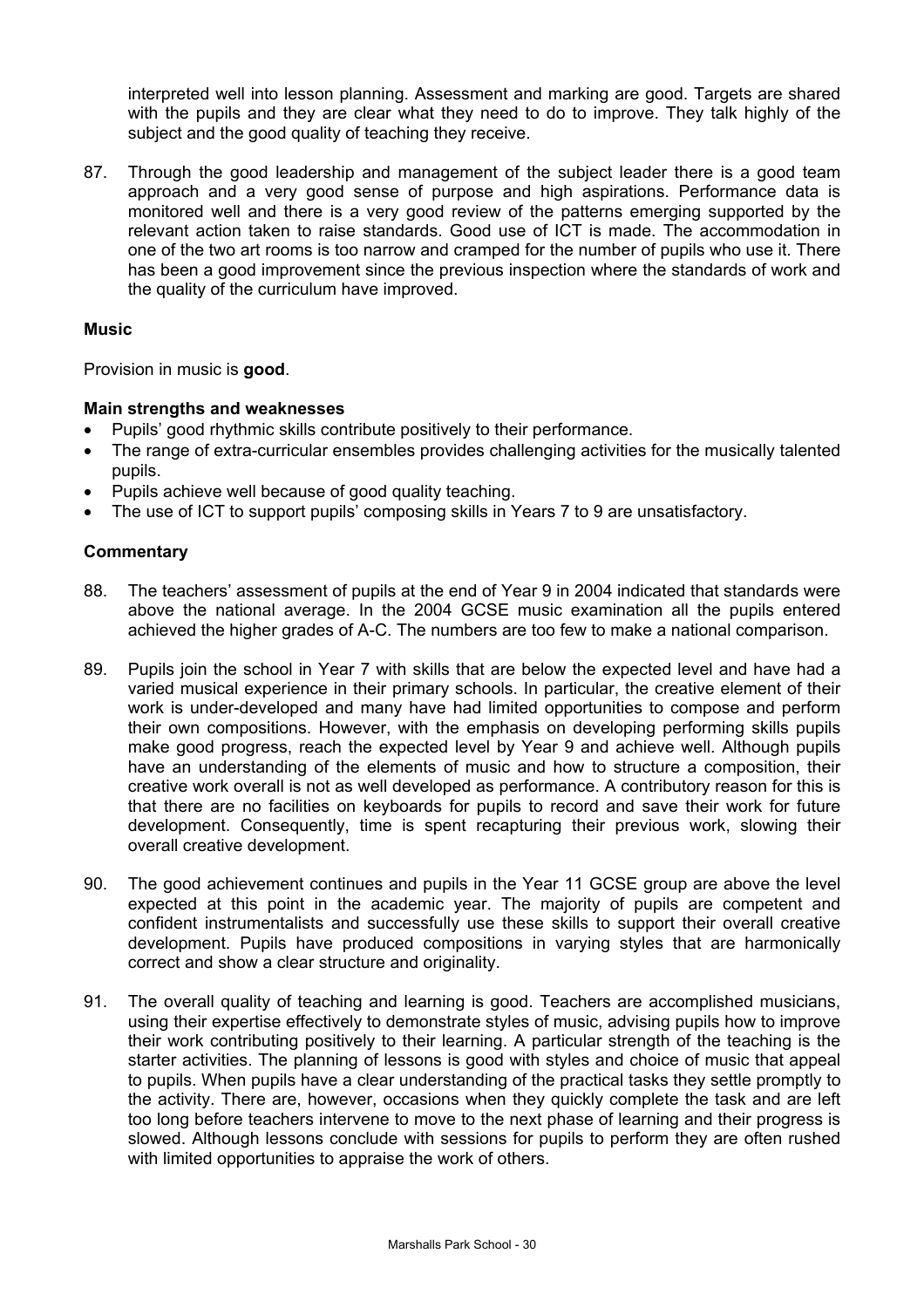92. The leadership and management of the subject overall are good. There is a clear understanding about the future development of the subject and an awareness of the areas that need improvement. Assessment procedures are in their infancy and yet to have an impact on standards. Pupils are not aware of the levels they are achieving and ways to improve. Although the use of ICT music programs is effectively supporting pupils creative development in Years 10 and 11 the use in Years 7 to 9 are unsatisfactory. This is mainly due to the lack of overall resources and planning in the schemes of work. The range of extra-curricular ensembles is successfully providing challenging activities for musically talented pupils. Improvement since the previous inspection is good.

# **Drama**

- 93. The work in drama was sampled. GCSE results in 2004 were well above the national average with a very high proportion of pupils attaining the highest grades. These very good results have been maintained since the time of the previous inspection. Standards reached by pupils at the end of the course are very high, representing excellent achievement. Many pupils have excellent performance skills with successful exploration of emotions in character being a particularly strong feature. In ensemble work they show excellent teamwork. They assess their own work and that of others very perceptively and give each other advice very sensitively.
- 94. Teaching and learning in the three lessons seen was very good. They are characterised by high expectations, thorough attention to detail, expert management of lessons and excellent relationships. Pupils and teachers work exceptionally hard.
- 95. The subject is very well managed and led. Courses are very well planned. There is a very clear focus on raising standards as high as possible as is seen in the present fast-track group aiming at GCSE in Year 10. So far this initiative is proving very successful. Drama is very popular among pupils and a far higher proportion chooses to follow the GCSE course than in most schools. The subject makes a great contribution to the life of the school with regular and much-admired productions and contacts with a local theatre and other local arts organisations. The department has improved further on the very good provision described in the previous report and is now excellent.

# **PHYSICAL EDUCATION**

Provision in physical education is **good**.

# **Main strengths and weaknesses**

- GCSE examination results are well above the national average.
- The leadership and management of the department are very good.
- Very good relationships and good lesson management ensure that pupils have a very positive attitude towards the subject.
- A wide range of extra-curricular activities on offer, are well supported by enthusiastic groups of pupils.

- 96. Standards by the end of Year 9 are in line with those attained nationally. This represents good achievement by the pupils, some of whom have limited physical education experiences and skills when they arrive from their primary schools. Pupils perform well in a wide range of activities. In games they demonstrate good ball control and are aware of simple attack and defence strategies and are acquiring the skills to enable them to compete successfully. Their ability to analyse their own and each other's performances contributes to the improvement of their skills.
- 97. Pupils, other than those taking the GCSE examination course, continue to make good progress during Years 10 and 11 and by the time they are at the end of Year 11 their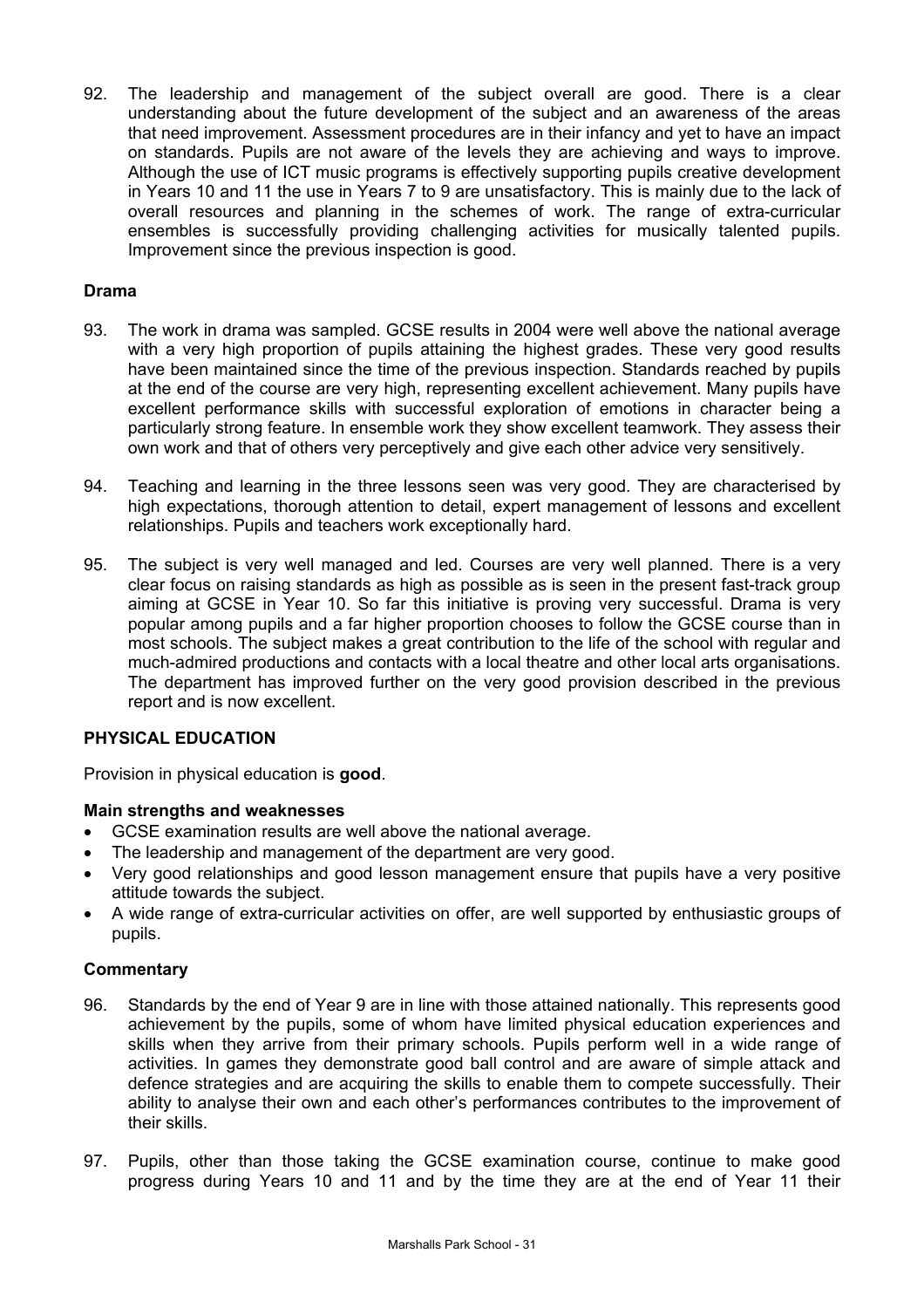attainment is in line with that seen nationally, with a significant number doing even better. Achievement in Years 10 and 11 is good.

- 98. At the time of the previous inspection the number of pupils gaining the higher grades in the GCSE examination was below the national average. During the last three years the results have improved considerably and in the 2004 examination the number of pupils gaining the higher grades was well above that gained nationally. Inspection evidence indicates that pupils in the current course are performing at least as well. Pupils studying for GCSE attain well above average standards in their practical work, but some pupils have poor literacy skills that inhibit standards in the theory aspects of the examination. Achievement by pupils taking the examination course is good.
- 99. Pupils with special educational needs make good progress and are well integrated into lessons, with tasks and equipment that are adjusted to meet their particular needs. Talented pupils are identified and are encouraged to extend their skills both in school and with outside clubs. Many pupils have represented Havering and Essex in a range of sporting activities, and a few have gone on to gain national recognition.
- 100. Teaching and learning are good overall, and in many lessons very good. Lessons are well prepared and content is well matched to pupils' interest and ability. Teachers continually make demands for high quality performance and good behaviour and invariably these demands are met. Pupils respond very positively and are highly motivated. Their enjoyment of their lessons is very evident.
- 101. This is a very well led and managed department that promotes high standards and makes a positive contribution towards raising pupils' levels of physical fitness and confidence. Very good leadership by the head of department, who has been appointed since the previous inspection, has ensured rapid progress in all aspects of the department's work. Comprehensive assessment procedures help in teaching the subject. There is a very extensive programme of extra-curricular activities on offer, which is very well supported. Hard working teachers work well together, support each other and show a very strong commitment to their pupils. In January 2004 the school gained the Sportsmark award. This is national recognition of high quality provision in physical education. There has been very good improvement since the previous inspection. Examination results have improved significantly and the overall standard of teaching and learning have improved.

# **BUSINESS AND OTHER VOCATIONAL COURSES**

#### **Business studies**

- 102. The work in business studies was sampled. Standards at GCSE in 2004 were below the national average, but have significantly improved since 2003. Standards of work seen in folders and the two lessons observed are below average, but achievement is satisfactory with some examples of good achievement. Pupils enter Year 10 with no previous experience in business studies, but throughout the course they develop good knowledge of business organizations and the economic implications of business decisions. However, pupils' use of business language in coursework is underdeveloped and this coupled with insufficient depth of understanding of business concepts and how to apply them effectively to a range of business situations results in below average standards
- 103. During the inspection lessons were taught by a supply teacher. Teaching and learning observed were good with well-planned lessons offering good opportunities for pupils to work well together to explore ideas and gain a better understanding of the tasks undertaken. Very good subject knowledge was shared effectively with pupils encouraging them to take responsibility for planning and organizing their revision. Short focused tasks maintained good levels of involvement and concentration. Pupils interviewed indicated good levels of satisfaction with the course. They enjoyed the syllabus content and appreciate its relevance to their future life.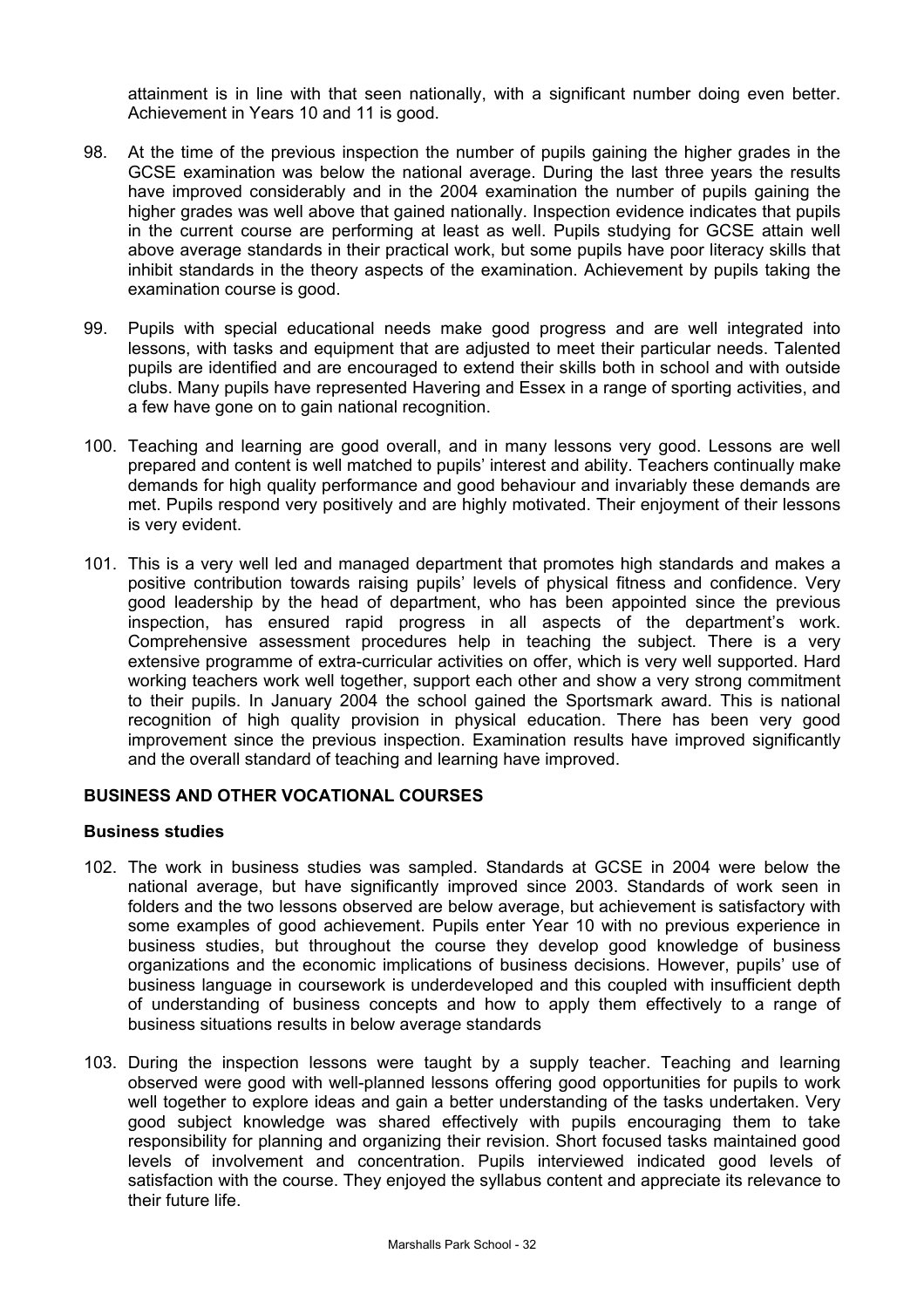#### **PERSONAL, SOCIAL AND HEALTH EDUCATION AND CITIZENSHIP**

104. Personal, social and health education is well planned to ensure that all relevant areas are covered. It is taught as a distinct lesson and also in subjects across the curriculum. In lessons seen pupils' standards were above expectations and they achieved well. The quality of teaching and learning is good. Coverage of the course is ensured through the good monitoring by the five pastoral heads and a working party. Curriculum planning is thorough and there is an interesting and relevant programme of study. This programme has a good emphasis on pupils' personal development, how to behave and conduct themselves and impacts very well on the pupils' very good attitudes, their relationships and their desire to learn. Statutory requirements for sex and relationships education, drugs education and careers education and guidance are well met.

#### **Citizenship**

Provision in citizenship is **unsatisfactory**.

#### **Main strengths and weaknesses**

- The recently appointed co-ordinator has a good vision for further development.
- The subject is not yet assessed.
- The subject is not reported to parents.
- The full programme of study is not taught.

- 105. Citizenship is mainly taught through subjects. It was not possible to see any lessons during the inspection. The few subjects that had planned to teach the subject were not covering a relevant programme for citizenship. Most were continuing to teach further aspects of the personal, social and health education programme. Therefore, it is not possible to judge standards, achievement and the quality of teaching and learning.
- 106. Management of citizenship by the school is unsatisfactory. The newly appointed co-ordinator has put into place a relevant outline and development plan for the study of the subject. To date her leadership has been good. She is fully aware of what is needed to develop citizenship. However, the release time given for her to manage the subject on one period a week is not sufficient. She has not been able to train staff or to monitor and evaluate provision across the school. There are no procedures in place for assessing the subject. The responsibility for teaching the subject has been passed to subject teachers in the departments across the school. Most show a great deal of uncertainty regarding the three strands of the programme of study. Two aspects of the programme, skills of enquiry and communication and skills of participation and responsible action are generally covered well through the good personal, social and health education programme and the very good pastoral support pupils receive and the good opportunities for enrichment. These do much to ensure the pupils are good responsible citizens. The part of the programme dealing with the knowledge and understanding about becoming informed citizens is under developed and most teachers are unsure regarding its content. There are few resources to support its delivery and no financial allocation is at present made to the subject. Schemes of work are under-developed and do not cover in sufficient depth the three strands of study. The subject is not yet reported to parents and does not meet the statutory requirement to report in the annual written report to parents from August 2002. The subject was not taught at the time of the previous inspection.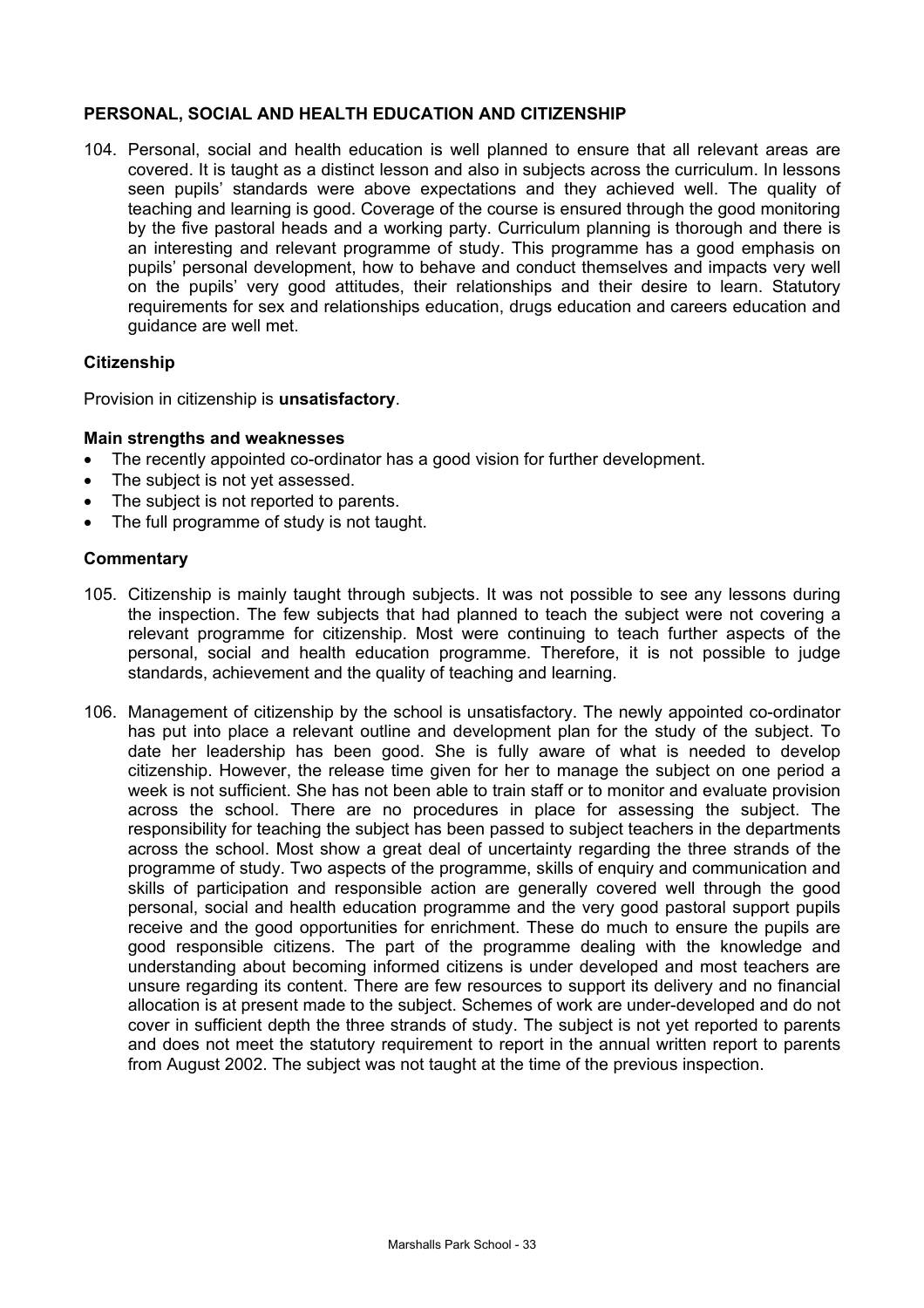# **PART D: SUMMARY OF THE MAIN INSPECTION JUDGEMENTS**

# **Inspection judgement** Grade **Grade**

| The overall effectiveness of the school                              | 3              |
|----------------------------------------------------------------------|----------------|
| How inclusive the school is                                          | $\overline{2}$ |
| How the school's effectiveness has changed since its last inspection | 3              |
| Value for money provided by the school                               | 3              |
|                                                                      |                |
| <b>Overall standards achieved</b>                                    | 3              |
| Pupils' achievement                                                  | 3              |
| Pupils' attitudes, values and personal qualities                     | 3              |
| Attendance                                                           | 4              |
| <b>Attitudes</b>                                                     | $\overline{2}$ |
| Behaviour, including the extent of exclusions                        | 3              |
| Pupils' spiritual, moral, social and cultural development            | 3              |
| The quality of education provided by the school                      | 3              |
| The quality of teaching                                              | 3              |
| How well pupils learn                                                | 3              |
| The quality of assessment                                            | 3              |
| How well the curriculum meets pupils needs                           | 3              |
| Enrichment of the curriculum, including out-of-school activities     | 3              |
| Accommodation and resources                                          | 3              |
| Pupils' care, welfare, health and safety                             | 3              |
| Support, advice and guidance for pupils                              | $\overline{2}$ |
| How well the school seeks and acts on pupils' views                  | 3              |
| The effectiveness of the school's links with parents                 | 2              |
| The quality of the school's links with the community                 | 3              |
| The school's links with other schools and colleges                   | 3              |
| The leadership and management of the school                          | 3              |
| The governance of the school                                         | 3              |
| The leadership of the headteacher                                    | $\overline{2}$ |

The leadership of other key staff 3

The effectiveness of management 3